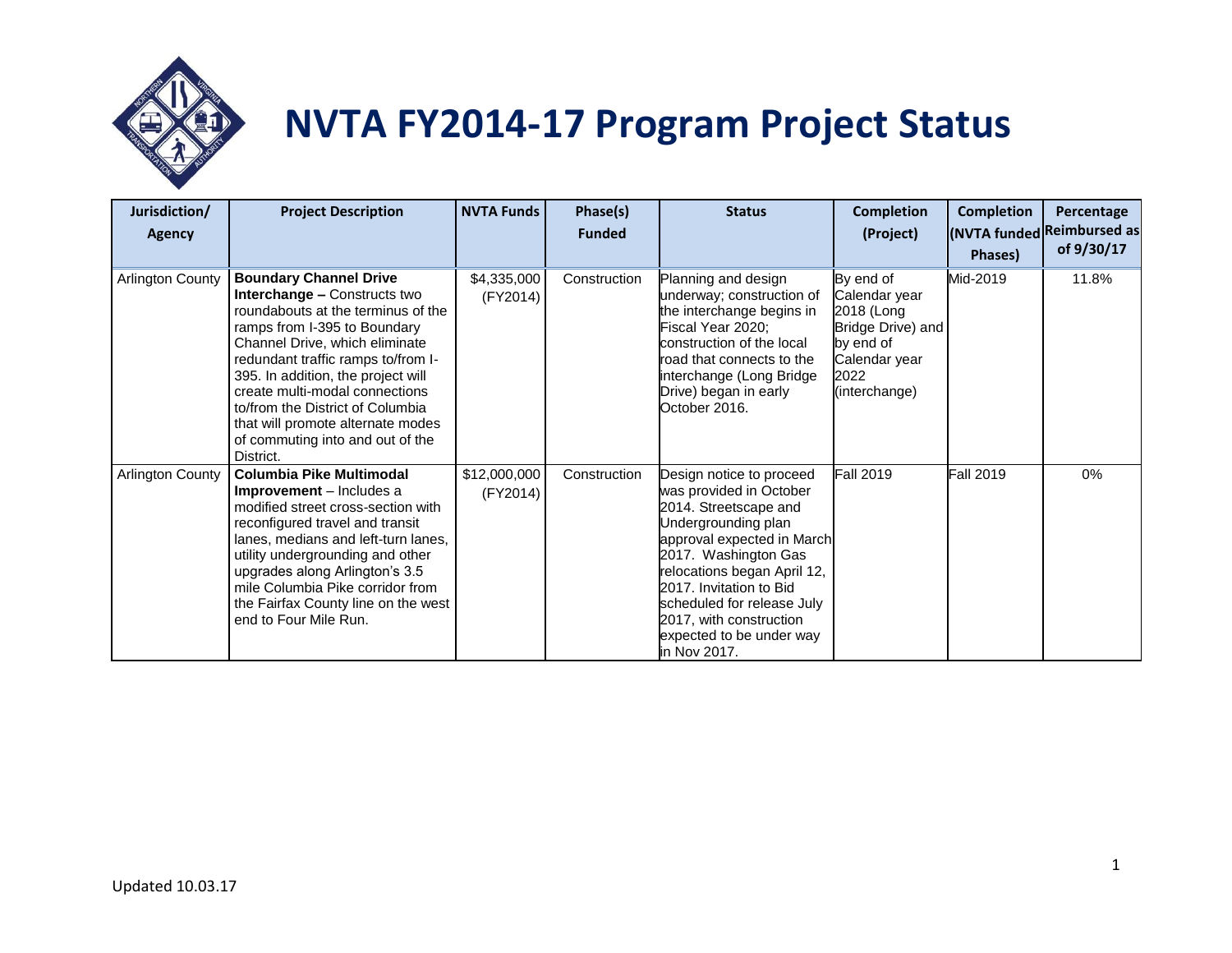| Jurisdiction/           | <b>Project Description</b>                                                                                                                                                                                                                                                                                                                                                                                            | <b>NVTA Funds</b>           | Phase(s)                    | <b>Status</b>                                                                                                                                                                                                                                                                                                                                                                                                                                                                       | <b>Completion</b>                                                                     | <b>Completion</b>                                                           | Percentage                               |
|-------------------------|-----------------------------------------------------------------------------------------------------------------------------------------------------------------------------------------------------------------------------------------------------------------------------------------------------------------------------------------------------------------------------------------------------------------------|-----------------------------|-----------------------------|-------------------------------------------------------------------------------------------------------------------------------------------------------------------------------------------------------------------------------------------------------------------------------------------------------------------------------------------------------------------------------------------------------------------------------------------------------------------------------------|---------------------------------------------------------------------------------------|-----------------------------------------------------------------------------|------------------------------------------|
| <b>Agency</b>           |                                                                                                                                                                                                                                                                                                                                                                                                                       |                             | <b>Funded</b>               |                                                                                                                                                                                                                                                                                                                                                                                                                                                                                     | (Project)                                                                             | <b>Phases</b> )                                                             | (NVTA funded Reimbursed as<br>of 9/30/17 |
| <b>Arlington County</b> | Columbia Pike Multimodal<br><b>Street Improvements (East End)</b><br>- Includes a modified street cross-<br>section along the eastern portion<br>of Arlington's 3.5 mile Columbia<br>Pike corridor. Specific works<br>includes realignment of road<br>including shifting the roadway<br>south of its existing location,<br>eliminating the s-curves, utility<br>undergrounding and enhancing<br>pedestrian facilities | \$10,000,000<br>(FY2015-16) | Engineering<br>Construction | Segment A (East End) has Western Half -<br>been split into two sections. Spring 2020;<br>First section is Orme to<br>Oak (West) and the second projected<br>is Oak to Joyce Street<br>(East). Segment A West<br>completed the 90% plan<br>review in April 2017. Right-<br>of-Way acquisition<br>underway, but must be<br>completed prior to final plan<br>approval and construction.<br>Segment A East is subject<br>to negotiations with<br><b>Arlington National</b><br>Cemetery. | Eastern Half -<br>Summer 2020                                                         | Western Half -<br>Spring 2020;<br>Eastern Half-<br>projected<br>Summer 2020 | 7.3%                                     |
| <b>Arlington County</b> | Crystal City Multimodal Center -<br>Provides four additional saw-tooth<br>bus bays for commuter and local<br>bus services, seating, dynamic<br>information signage, lighting,<br>additional bicycle parking,<br>curbside management plan for<br>parking, kiss and ride, and<br>shuttles, and pedestrian safety<br>improvements along 18th Street<br>South between South Bell Street<br>and South Eads Streets.        | \$1,500,000<br>(FY2014)     | Construction                | Construction started July 6,<br>2015. All punch list items<br>have been completed.<br>Remaining funds will be<br>used to implement the real-<br>time information signage<br>installation. The planning<br>process for this task has<br>just begun. The signage is<br>expected to be installed by<br>the end of calendar year<br>2017.                                                                                                                                               | Spring 2017.<br>Signage phase to Signage phase<br>be completed by<br>the end of 2017. | Spring 2017.<br>to be<br>completed by<br>the end of<br>2017.                | 83.5%                                    |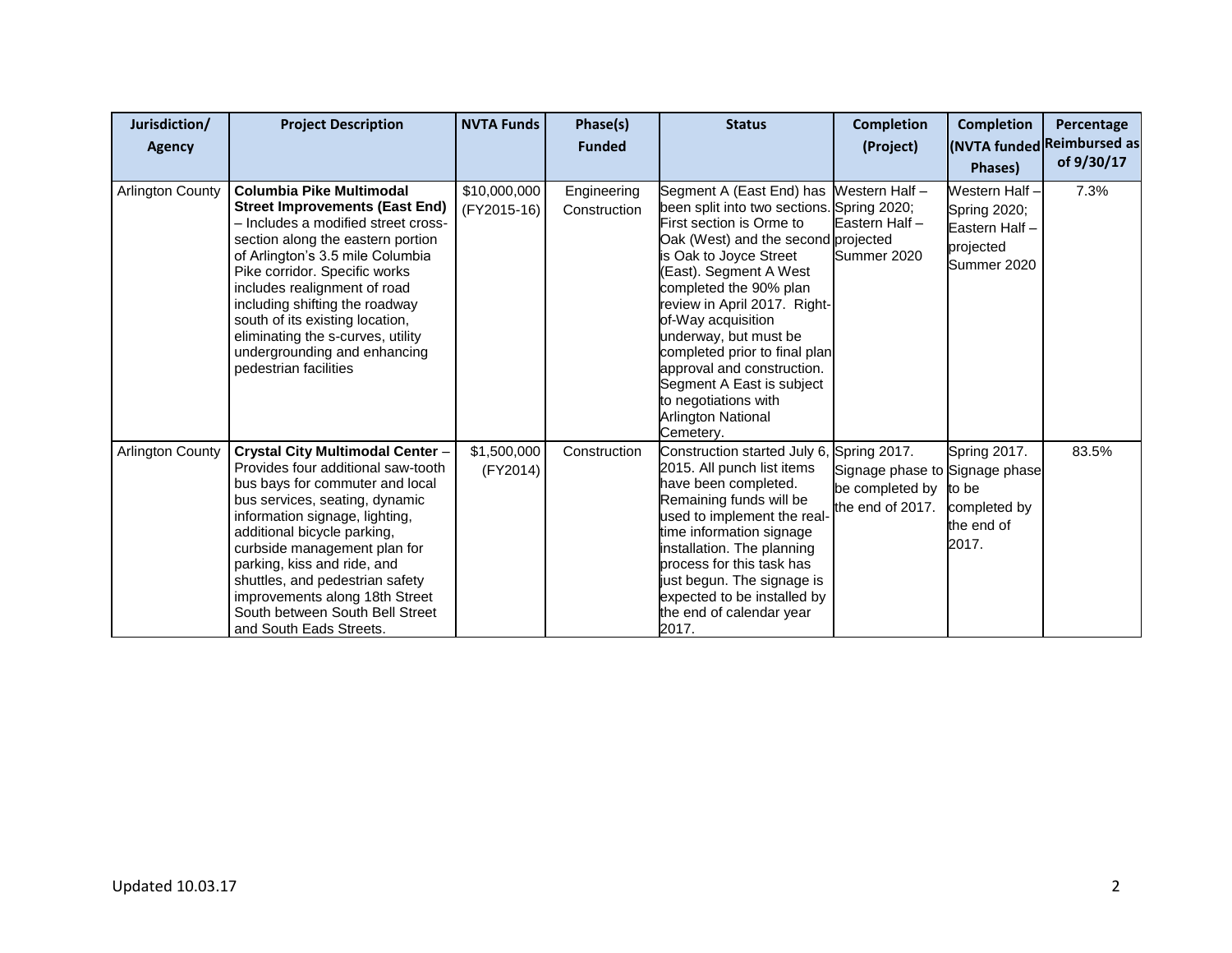| Jurisdiction/<br><b>Agency</b> | <b>Project Description</b>                                                                                                                                                                                                                                                                                                                                                                                                                                                                                                                                        | <b>NVTA Funds</b>           | Phase(s)<br><b>Funded</b>   | <b>Status</b>                                                                                                                                                                                                                                                                                                                                                                                                    | <b>Completion</b><br>(Project)                                                                                       | <b>Completion</b><br>Phases)                                                             | Percentage<br>(NVTA funded Reimbursed as<br>of 9/30/17 |
|--------------------------------|-------------------------------------------------------------------------------------------------------------------------------------------------------------------------------------------------------------------------------------------------------------------------------------------------------------------------------------------------------------------------------------------------------------------------------------------------------------------------------------------------------------------------------------------------------------------|-----------------------------|-----------------------------|------------------------------------------------------------------------------------------------------------------------------------------------------------------------------------------------------------------------------------------------------------------------------------------------------------------------------------------------------------------------------------------------------------------|----------------------------------------------------------------------------------------------------------------------|------------------------------------------------------------------------------------------|--------------------------------------------------------|
| <b>Arlington County</b>        | <b>Ballston-MU Metrorail Station</b><br>West Entrance - Constructs a<br>second entrance to the Ballston-<br>MU Metrorail Station, at North<br><b>Fairfax Drive and North Vermont</b><br>Street. Includes two street-level<br>elevators & escalators, connecting<br>to an underground passageway &<br>new mezzanine. It will have fare<br>gates, fare vending machines and<br>an attended kiosk. Provides direct<br>access, relieves congestion at the<br>current entrance and provides for<br>more even distribution along the<br>platform                        | \$12,000,000<br>(FY2015-16) | Design                      | Design work to run for two<br>vears from Fall 2017.                                                                                                                                                                                                                                                                                                                                                              | Start of<br>construction in<br>winter 2019                                                                           | <b>Fall 2019</b>                                                                         | 0.2%                                                   |
| <b>Arlington County</b>        | <b>Glebe Road Corridor Intelligent</b><br><b>Transportation System</b><br><b>Improvements</b> - Design and<br>construction of Intelligent<br>Transportation System (ITS) and<br>Adaptive Traffic Control System,<br>including hardware and software<br>for real time traffic data collection,<br>Forward Looking Infra Red (FLIR)<br>traffic detection, 3D pedestrian<br>and bike detection, interactive<br>audible ADA accessible<br>pedestrian crossings, CCTVs,<br>backup power supply information<br>systems, queue detections, and<br>dynamic message signs. | \$2,000,000<br>(FY2015-16)  | Engineering<br>Construction | Task 1 - On Site Support -<br>Engineer has been<br>procured for this project.<br>Task 2 – Chain Bridge ITS<br>upgrades - 30% design<br>submitted to VDOT.<br>Task 3 – Chain Bridge<br>Fiber communication - In<br>construction phase.<br>Task 4 - ITS Equipment<br>Installations - Field<br>assessment underway.<br>Task 5 - TSP equipment<br>installation - Waiting on<br>contract to procure TSP<br>equipment. | Task 2 – Summer∏ask 2 –<br>2019<br>Task3 -<br>November 2017<br>Task 4 – Dec.<br>2017<br>Task 5 – Summer 2017<br>2018 | Summer 2019<br>Task3 -<br>November<br>2017<br>Task 4 - Dec.<br>Task 5 $-$<br>Summer 2018 | 6.7%                                                   |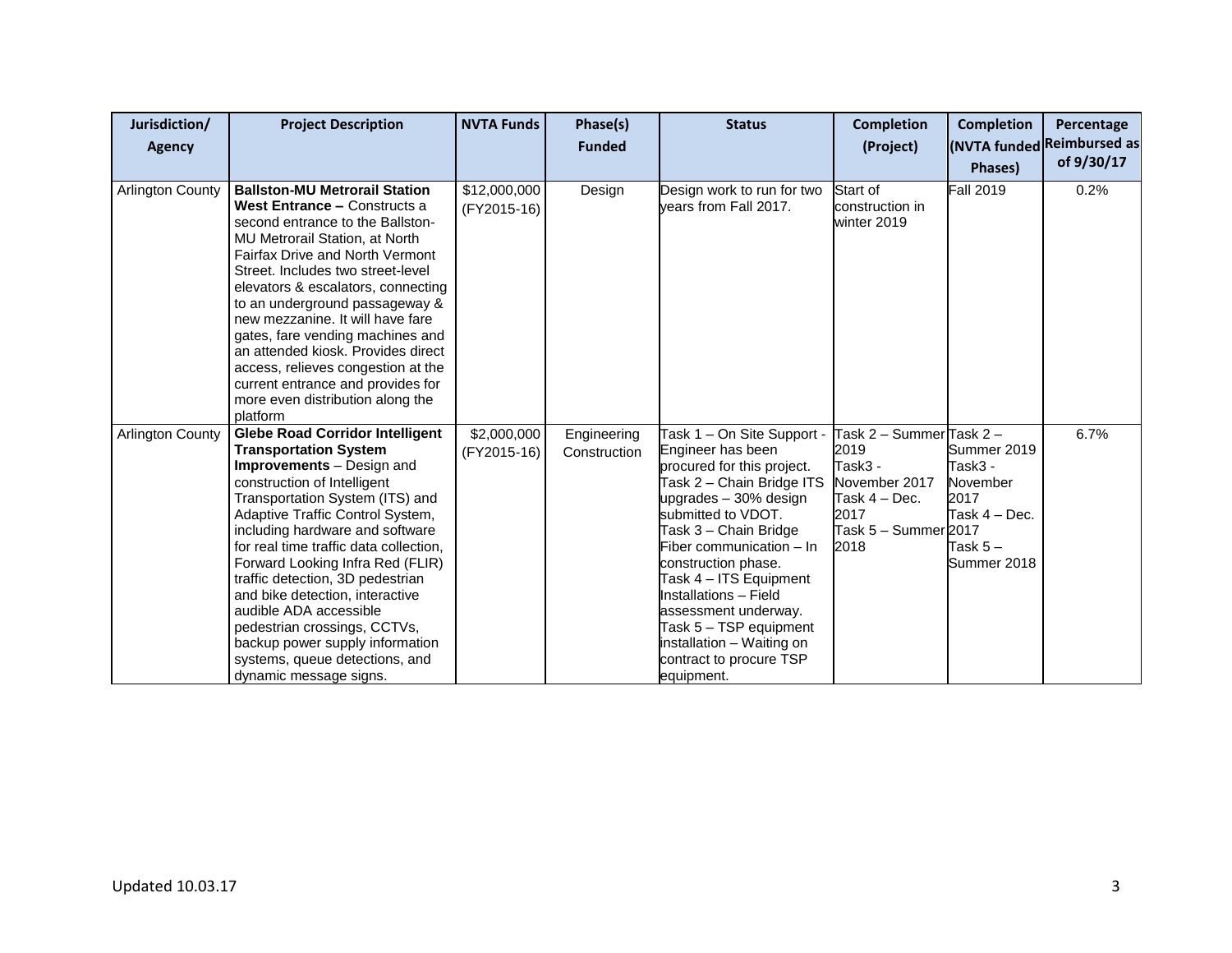| Jurisdiction/<br><b>Agency</b> | <b>Project Description</b>                                                                                                                                                                                                                                                                                                                                                                                                                                                                                                                                                                                                                                                                                                                                                                                                                         | <b>NVTA Funds</b>       | Phase(s)<br><b>Funded</b>           | <b>Status</b>                                                                                                                                                                                                                                        | <b>Completion</b><br>(Project) | <b>Completion</b><br>Phases) | Percentage<br>(NVTA funded Reimbursed as<br>of 9/30/17 |
|--------------------------------|----------------------------------------------------------------------------------------------------------------------------------------------------------------------------------------------------------------------------------------------------------------------------------------------------------------------------------------------------------------------------------------------------------------------------------------------------------------------------------------------------------------------------------------------------------------------------------------------------------------------------------------------------------------------------------------------------------------------------------------------------------------------------------------------------------------------------------------------------|-------------------------|-------------------------------------|------------------------------------------------------------------------------------------------------------------------------------------------------------------------------------------------------------------------------------------------------|--------------------------------|------------------------------|--------------------------------------------------------|
| <b>Arlington County</b>        | Lee highway Corridor ITS<br><b>Enhancements - The project</b><br>proposes to address congestion,<br>safety, and transit issues by<br>installing an Intelligent<br>Transportation System (ITS) and<br>corresponding Adaptive Traffic<br>Control System program, to better<br>manage traffic flow for both<br>automobiles and buses. The<br>project will install additional<br>Bluetooth devices, count stations,<br>CCTV cameras, and Forward<br>Looking Infrared (FLIR) detectors<br>in order to monitor traffic flow and<br>safety of all modes. At the<br>interchange of Lee Highway and I-<br>66, the project will upgrade two<br>signals, providing a better-timed<br>connection between I-66 and Lee<br>Highway. The project will also<br>upgrade existing mast arm signals<br>and add or improve existing<br>streetlights along Lee Highway. | \$3,000,000<br>(FY2017) | Design, PE,<br>ROW,<br>Construction | Preliminary field<br>assessment has been<br>completed. Survey has<br>been completed for a few<br>intersections; final survey<br>schedule to be complete by<br>October 2017. Procurement<br>of consultant thru existing<br>on call contract underway. | June 2020                      | June 2020                    | 1.8%                                                   |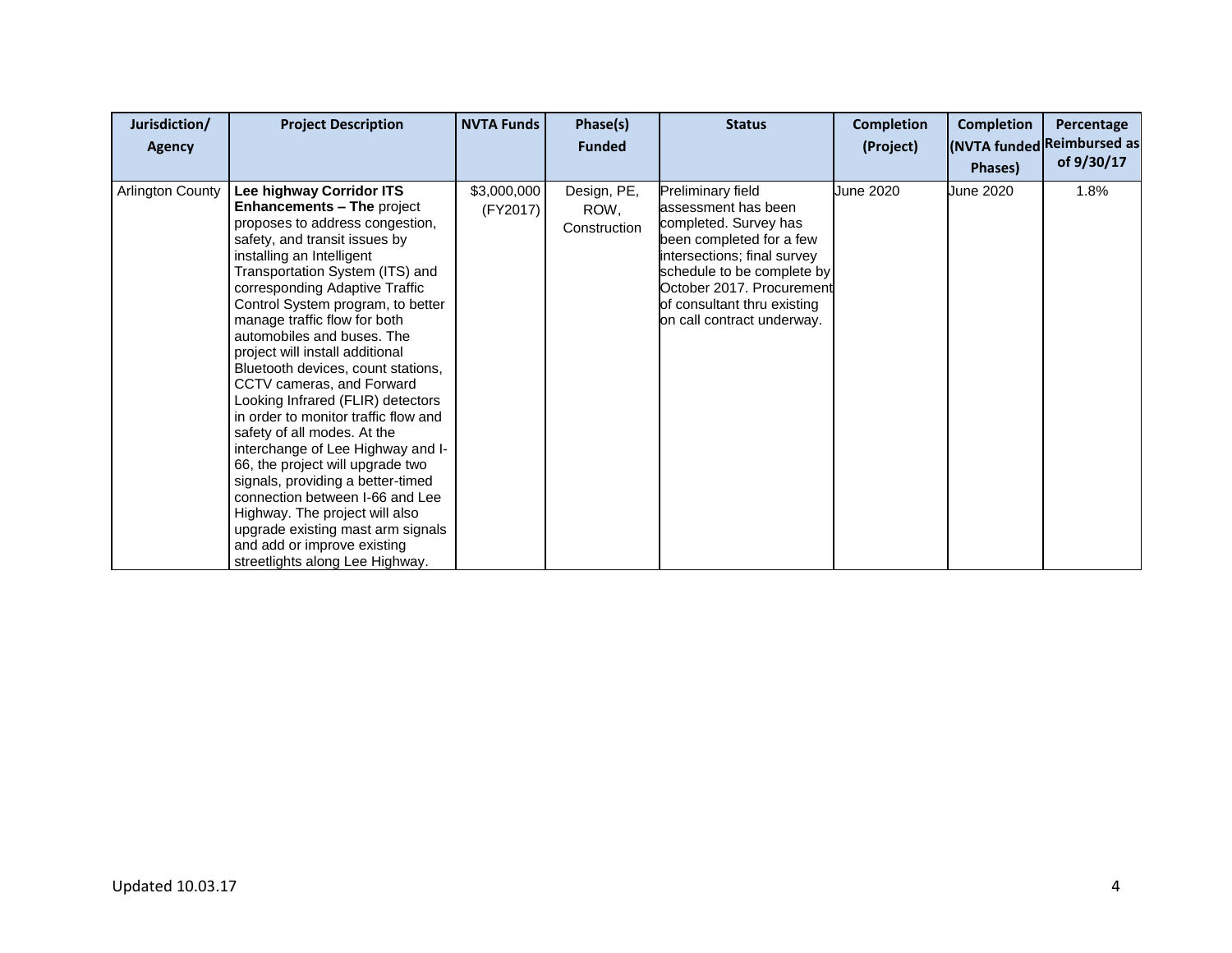| <b>Arlington County</b> | Crystal City Streets: 12th Street                                   | \$11,600,000 | Design, PE,  | Design work began in fall               | <b>June 2020</b> | <b>June 2020</b> | 0% |
|-------------------------|---------------------------------------------------------------------|--------------|--------------|-----------------------------------------|------------------|------------------|----|
|                         | Transitway, Clark/Bell                                              |              |              | 2016. 12 <sup>th</sup> Street plans are |                  |                  |    |
|                         | Realignment & Intersection                                          | (FY2017)     | ROW,         | at 30%. A public meeting                |                  |                  |    |
|                         | Improvements - The goal is to                                       |              | Construction | was held on April 5, 2017.              |                  |                  |    |
|                         | streamline the existing road                                        |              |              | The County has decided to               |                  |                  |    |
|                         | network, make movements for all                                     |              |              | combine this phase of the               |                  |                  |    |
|                         | modes of transportation more                                        |              |              | project with the larger                 |                  |                  |    |
|                         | efficient, create new connections                                   |              |              | CCPY extension project to               |                  |                  |    |
|                         | to the street grid network, and to                                  |              |              | Pentagon City Metro.                    |                  |                  |    |
|                         | construct an extension of the                                       |              |              | County engineers will bring             |                  |                  |    |
|                         | Crystal City-Potomac Yard                                           |              |              | that phase to 30% and then              |                  |                  |    |
|                         | (CCPY) Transitway. It includes                                      |              |              | complete overall design                 |                  |                  |    |
|                         | reconfiguring the street between                                    |              |              | concurrently.                           |                  |                  |    |
|                         | South Eads Street and South                                         |              |              |                                         |                  |                  |    |
|                         | Clark Street to provide exclusive                                   |              |              | 23rd street has been split              |                  |                  |    |
|                         | transit lanes, reconfigure and                                      |              |              | into 3 phases. The                      |                  |                  |    |
|                         | realign a segment of Clark Street                                   |              |              | segment between US1 and                 |                  |                  |    |
|                         | with Bell Street, and the                                           |              |              | Eads will be completed in               |                  |                  |    |
|                         |                                                                     |              |              |                                         |                  |                  |    |
|                         | intersection improvements around<br>23rd Street South and US-1 will |              |              | Phase 1 using County                    |                  |                  |    |
|                         |                                                                     |              |              | design team as well as                  |                  |                  |    |
|                         | simplify the design of three                                        |              |              | County road crews for                   |                  |                  |    |
|                         | closely-spaced intersections that                                   |              |              | construction. This should               |                  |                  |    |
|                         | are confusing and inefficient for all                               |              |              | be completed before the                 |                  |                  |    |
|                         | modes.                                                              |              |              | end of CY2017. Phase 2                  |                  |                  |    |
|                         |                                                                     |              |              | will include the                        |                  |                  |    |
|                         |                                                                     |              |              | reconfiguration of US1                  |                  |                  |    |
|                         |                                                                     |              |              | interchange and adjacent                |                  |                  |    |
|                         |                                                                     |              |              | pedestrian facilities, to be            |                  |                  |    |
|                         |                                                                     |              |              | designed immediately.                   |                  |                  |    |
|                         |                                                                     |              |              | Phase 3 addresses the                   |                  |                  |    |
|                         |                                                                     |              |              | section of 23 <sup>rd</sup> Street from |                  |                  |    |
|                         |                                                                     |              |              | Eads to Crystal Drive. This             |                  |                  |    |
|                         |                                                                     |              |              | will be completed in                    |                  |                  |    |
|                         |                                                                     |              |              | conjunction with adjacent               |                  |                  |    |
|                         |                                                                     |              |              | private-sector                          |                  |                  |    |
|                         |                                                                     |              |              | redevelopment projects in               |                  |                  |    |
|                         |                                                                     |              |              | the future.                             |                  |                  |    |
|                         |                                                                     |              |              |                                         |                  |                  |    |
|                         |                                                                     |              |              | Clark/Bell Realignment has              |                  |                  |    |
|                         |                                                                     |              |              | completed 30% design.                   |                  |                  |    |
|                         |                                                                     |              |              | Comment resolution is                   |                  |                  |    |
|                         |                                                                     |              |              | currently scheduled and the             |                  |                  |    |
|                         |                                                                     |              |              | design is progressing into              |                  |                  |    |
|                         |                                                                     |              |              | the 60% level.                          |                  |                  |    |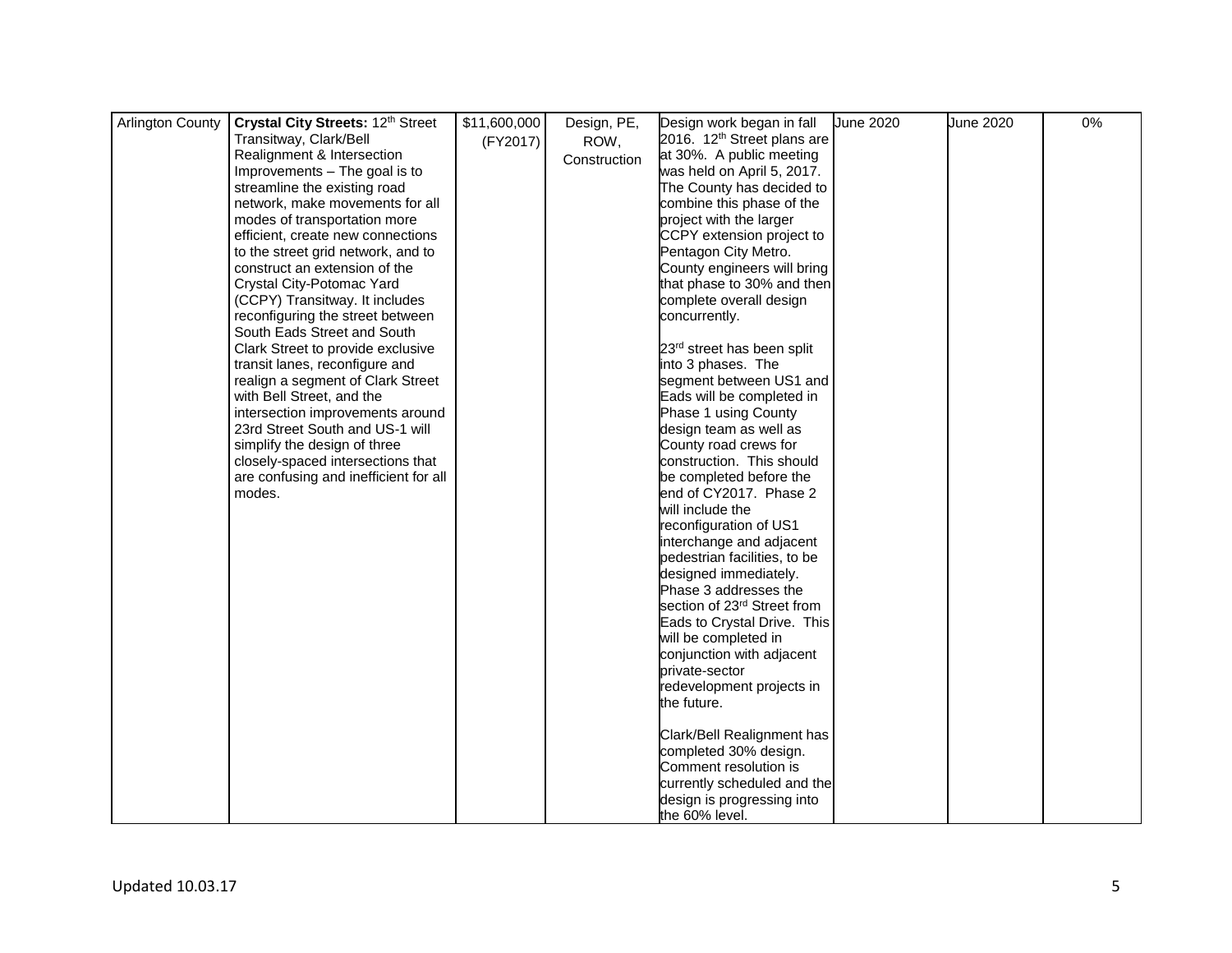| Jurisdiction/<br><b>Agency</b> | <b>Project Description</b>                                                                                                                                                                                                                                                                                                                                                                                                                                                                | <b>NVTA Funds</b>           | Phase(s)<br><b>Funded</b> | <b>Status</b>                                                                                                                                                                                                                                                                                              | <b>Completion</b><br>(Project) | <b>Completion</b><br><b>Phases</b> ) | Percentage<br>(NVTA funded Reimbursed as<br>of 9/30/17 |
|--------------------------------|-------------------------------------------------------------------------------------------------------------------------------------------------------------------------------------------------------------------------------------------------------------------------------------------------------------------------------------------------------------------------------------------------------------------------------------------------------------------------------------------|-----------------------------|---------------------------|------------------------------------------------------------------------------------------------------------------------------------------------------------------------------------------------------------------------------------------------------------------------------------------------------------|--------------------------------|--------------------------------------|--------------------------------------------------------|
| <b>Fairfax County</b>          | <b>Innovation Metrorail Station -</b><br>Construction of the Silver Line<br>Phase II extension of the rail<br>system from Washington DC, to<br>and beyond the Dulles<br>International Airport. This<br>multimodal facility will include bus<br>bays, bicycle parking, kiss-and-<br>ride and taxi waiting areas, as well<br>as pedestrian bridges and station<br>entrances from both the north and<br>south sides of the Dulles Airport<br>Access Highway/Dulles Toll Road.                | \$41,000,000<br>(FY2014)    | Design<br>Construction    | Pedestrian bridge<br>assembly, precast, and<br>masonry work is currently<br>underway for station<br>entrances. The County has<br>awarded the contract for<br>construction and work is<br>expected on the kiss and<br>ride, bike facilities and taxi<br>waiting areas. The bus<br>bays have been completed. | Spring 2019                    | Spring 2019                          | 91.7%                                                  |
|                                | <b>Innovation Metrorail Station</b><br>(Continuation) - Construction of<br>the Silver Line Phase II extension<br>of the rail system from Washington<br>DC, to and beyond the Dulles<br>International Airport. This<br>multimodal facility will include bus<br>bays, bicycle parking, kiss-and-<br>ride and taxi waiting areas, as well<br>as pedestrian bridges and station<br>entrances from both the north and<br>south sides of the Dulles Airport<br>Access Highway/Dulles Toll Road. | \$28,000,000<br>(FY2015-16) | Construction              | Pedestrian bridge<br>assembly, precast, and<br>masonry work is currently<br>underway for station<br>entrances. The County has<br>awarded the contract for<br>construction and work is<br>expected on the kiss and<br>ride, bike facilities and taxi<br>waiting areas. The bus<br>bays have been completed. | Spring 2019                    | Spring 2019                          | 41.5%                                                  |
| <b>Fairfax County</b>          | West Ox Bus Garage - Expands<br>capacity of the West Ox bus<br>facility and allows for additional,<br>increased Fairfax Connector bus<br>service. Includes 9 maintenance<br>bays and expansion of facilities for<br>bus drivers and security.                                                                                                                                                                                                                                             | \$20,000,000<br>(FY2015-16) | Construction              | The construction is<br>substantially complete.<br>Punch list items and post-<br>construction Fire Marshal<br>storage requirements are<br>being addressed. Move-in<br>is being scheduled for<br>October 2017.                                                                                               | October 2017                   | October 2017                         | 55.5%                                                  |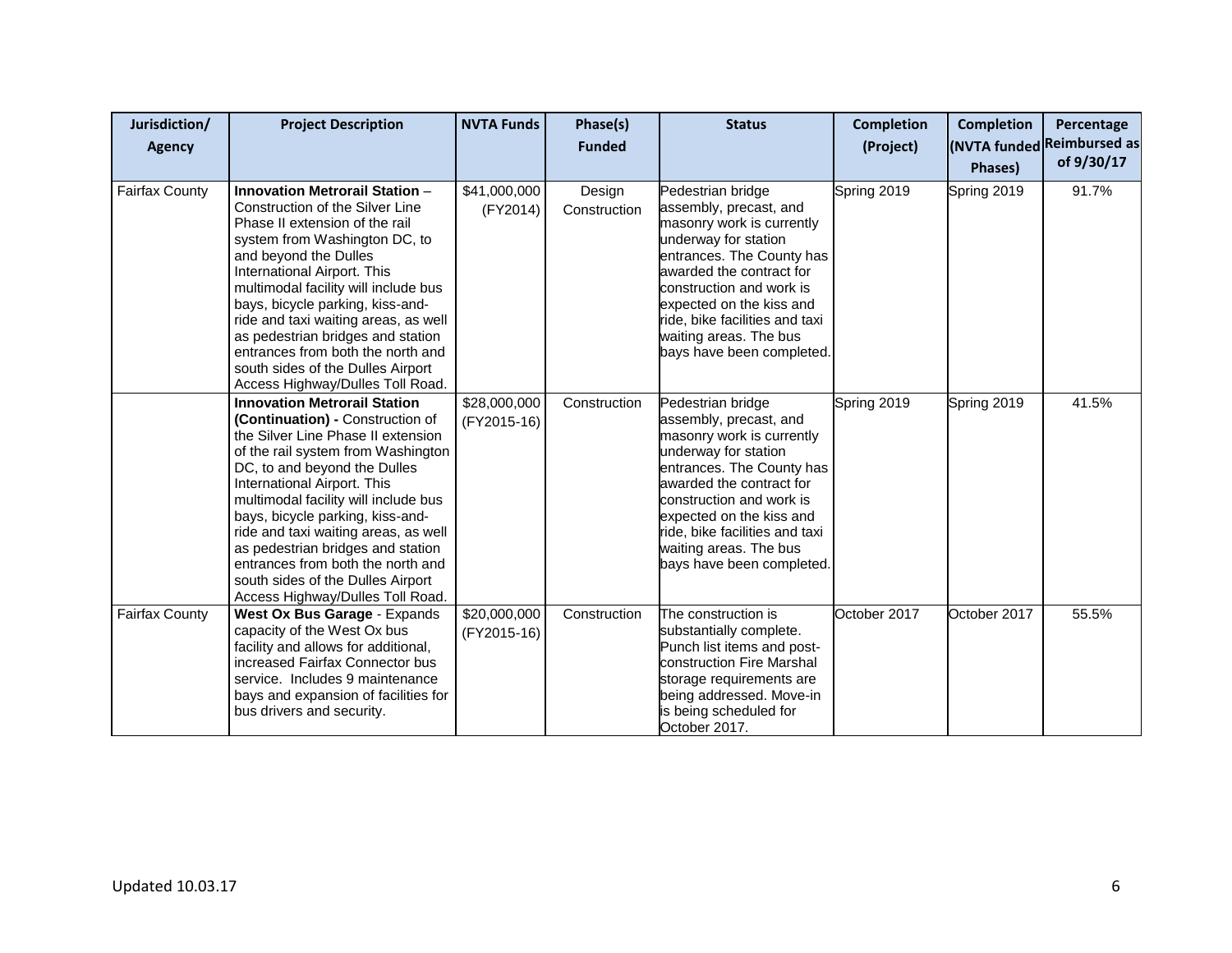| Jurisdiction/<br><b>Agency</b> | <b>Project Description</b>                                                                                                                                                                          | <b>NVTA Funds</b>          | Phase(s)<br><b>Funded</b>        | <b>Status</b>                                                                                                                                                                                                                                                                                                                                                                                                                                                                                                                                                                                                                                                                                                                                                                                                                                                | <b>Completion</b><br>(Project) | <b>Completion</b><br>Phases) | Percentage<br>(NVTA funded Reimbursed as<br>of 9/30/17 |
|--------------------------------|-----------------------------------------------------------------------------------------------------------------------------------------------------------------------------------------------------|----------------------------|----------------------------------|--------------------------------------------------------------------------------------------------------------------------------------------------------------------------------------------------------------------------------------------------------------------------------------------------------------------------------------------------------------------------------------------------------------------------------------------------------------------------------------------------------------------------------------------------------------------------------------------------------------------------------------------------------------------------------------------------------------------------------------------------------------------------------------------------------------------------------------------------------------|--------------------------------|------------------------------|--------------------------------------------------------|
| <b>Fairfax County</b>          | VA Route 28 Widening - Prince<br><b>William County Line to Route 29</b><br>- Widen from 4 to 6 lanes including<br>intersection improvements and<br>pedestrian/bicycle facilities.                   | \$5,000,000<br>(FY2015-16) | PE and<br>Environmental<br>Study | Design: Project PIM<br>anticipated in fall 2017. We<br>finalized a traffic, cost and<br>schedule comparison for<br>the 6-, 7- and 8-lane<br>Design- Build and Design-<br>Bid- Build alternatives and<br>scheduled a review with<br>VDOT staff on October 4,<br>2017.<br>Survey: NTP for the<br><b>Cultural Resources section</b><br>of NEPA documentation<br>issued on 10/20/16.<br>Archeological survey<br>ongoing.<br>Traffic: NTP issued mid-<br>March 2016, counts<br>completed in May 2016,<br>draft traffic report review<br>completed. Consultants<br>completed modeling an 8-<br>lane section in early July<br>2017.<br><b>Utility Designation: NTP</b><br>given to consultant in<br>March 2016. Utility<br>designation survey<br>completed in May 2016.<br>Geotech: NTP for Phase II<br>Geotechnical work issued<br>on 12/21/16. Survey<br>ongoing. | 2020                           | February 2018                | 38.7%                                                  |
|                                | VA Route 28 Widening - Prince<br><b>William County Line to Route 29</b><br>(continuation) - Widen from 4 to<br>6 lanes including intersection<br>improvements and<br>pedestrian/bicycle facilities. | \$5,000,000<br>(FY2017)    | PE, ROW                          | Continuation of the 2015-162020<br>project.                                                                                                                                                                                                                                                                                                                                                                                                                                                                                                                                                                                                                                                                                                                                                                                                                  |                                | June 2018                    | $0\%$                                                  |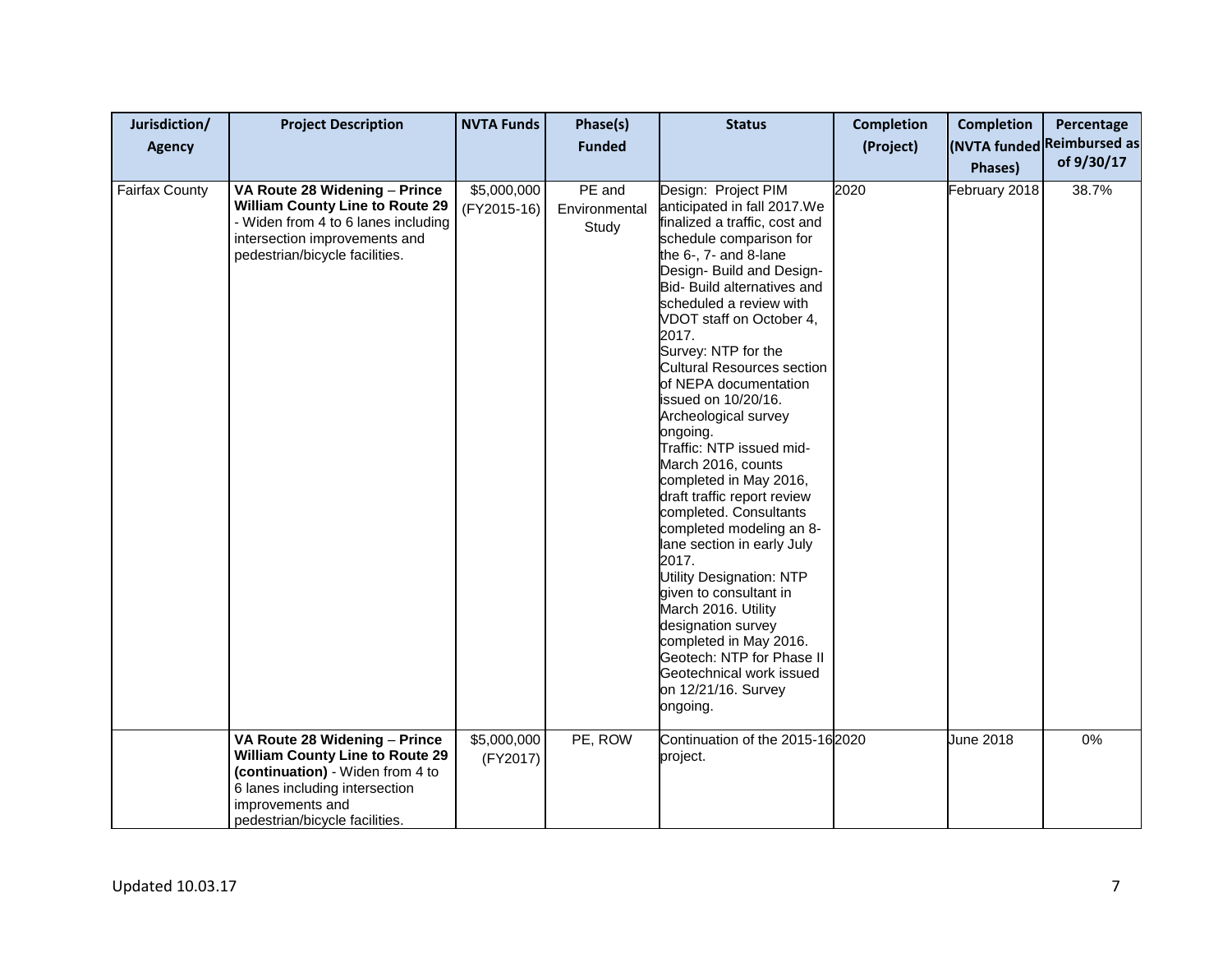| Jurisdiction/<br><b>Agency</b> | <b>Project Description</b>                                                                                                                                                                                                                                                                                  | <b>NVTA Funds</b>           | Phase(s)<br><b>Funded</b>       | <b>Status</b>                                                                                                                                                                                                                                                                                                                                                                                   | <b>Completion</b><br>(Project) | <b>Completion</b><br>Phases) | Percentage<br>(NVTA funded Reimbursed as<br>of 9/30/17 |
|--------------------------------|-------------------------------------------------------------------------------------------------------------------------------------------------------------------------------------------------------------------------------------------------------------------------------------------------------------|-----------------------------|---------------------------------|-------------------------------------------------------------------------------------------------------------------------------------------------------------------------------------------------------------------------------------------------------------------------------------------------------------------------------------------------------------------------------------------------|--------------------------------|------------------------------|--------------------------------------------------------|
| <b>Fairfax County</b>          | <b>Fairfax County Parkway</b><br><b>Improvements</b> – A Study of short<br>and long-term corridor<br>improvements, Environmental<br>Assessment (EA)/ Finding of No<br>Significant Impact (FONSI), and/or<br>Preliminary Engineering for five<br>segments of the Parkway.                                    | \$10,000,000<br>(FY2015-16) | Design,<br>Environmental,<br>PE | VDOT advertised the final<br>RFP for a design consultant<br>on 7/18/2016 and<br>completed technical<br>interviews in September.<br>Traffic counts completed in<br>Nov 2016. Survey<br>completed in Spring 2017.<br>VDOT awarded the<br>contract on 5/1/2017 and<br>started working on traffic<br>analysis and alternatives<br>development. Public<br>information meeting<br>expected late 2017. | 2022                           | Spring 2019                  | 40%                                                    |
| <b>Fairfax County</b>          | <b>Route 286 Fairfax County</b><br>Parkway Widening: Route 123<br>to Route 29 - Widen Route 286<br>from four lanes (undivided) to six<br>lanes (divided). It also includes<br>bike-ped amenities such as paved<br>trail. Intersection improvement and<br>access management will be<br>considered in design. | \$10,000,000<br>(FY2017)    | <b>ROW</b>                      | VDOT advertised the final<br>RFP for design consultant<br>on 7/18/2016 and<br>completed technical<br>interviews in September.<br>Traffic counts completed in<br>Nov 2016. Survey<br>completed in Spring 2017.<br>VDOT awarded the<br>contract on 5/1/2017 and<br>started working on traffic<br>analysis and alternatives<br>development. Public<br>information meeting<br>expected late 2017.   | 2022                           | Spring 2021                  | 0%                                                     |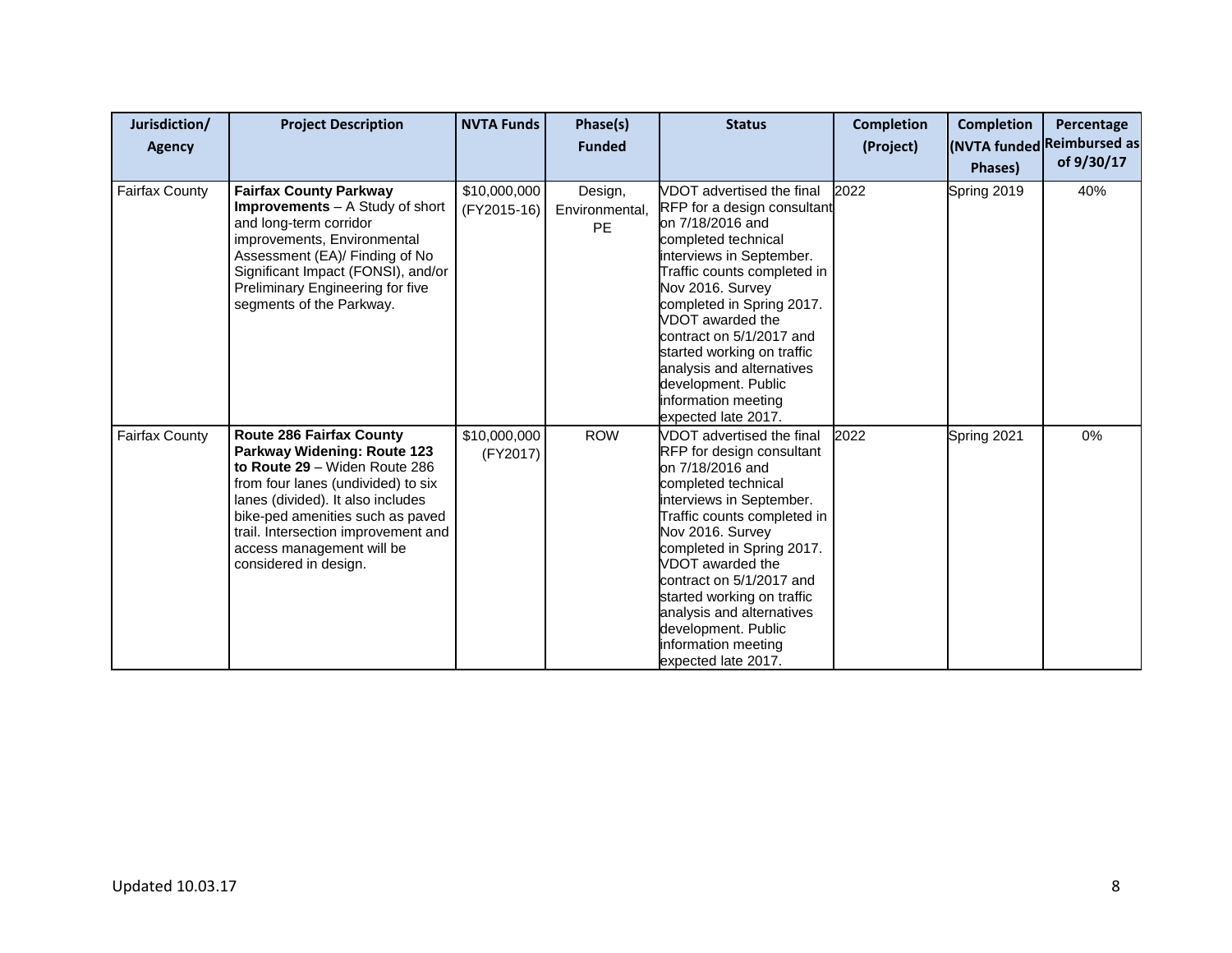| Jurisdiction/<br>Agency | <b>Project Description</b>                                                                                                                                                                                                                                                                                                                                                                              | <b>NVTA Funds</b>          | Phase(s)<br><b>Funded</b> | <b>Status</b>                                                                                                                                                                                                                                                                                                                                                                                                                                                 | <b>Completion</b><br>(Project) | <b>Completion</b><br>Phases)                          | Percentage<br>(NVTA funded Reimbursed as<br>of 9/30/17 |
|-------------------------|---------------------------------------------------------------------------------------------------------------------------------------------------------------------------------------------------------------------------------------------------------------------------------------------------------------------------------------------------------------------------------------------------------|----------------------------|---------------------------|---------------------------------------------------------------------------------------------------------------------------------------------------------------------------------------------------------------------------------------------------------------------------------------------------------------------------------------------------------------------------------------------------------------------------------------------------------------|--------------------------------|-------------------------------------------------------|--------------------------------------------------------|
| <b>Fairfax County</b>   | Rolling Road Widening - Widen<br>Rolling Road from 2 to 4 lanes<br>from Old Keene Mill Road (VA<br>644) to Franconia Springfield<br>Pkwy (VA 289) and Fairfax County<br>Parkway (VA 286). Project will add<br>pedestrian and bicycle facilities.                                                                                                                                                        | \$5,000,000<br>(FY2015-16) | Design, PE,<br><b>ROW</b> | Phase 1 (interim<br>improvements at Old<br>Keene Mill Road and<br>Rolling Road intersection)<br>design is in progress.<br>Phase 2 (the roadway<br>widening) design is in<br>progress.<br>Undergrounding of utilities<br>option is being looked into<br>by VDOT. A revised project<br>schedule will be determined<br>once the scope is finalized.                                                                                                              | TBD                            | Summer 2017                                           | 62.5%                                                  |
| <b>Fairfax County</b>   | <b>Frontier Drive Extension -</b><br><b>Extend Frontier Drive from</b><br>Franconia-Springfield Parkway to<br>Loisdale Road, including access to<br>Franconia-Springfield Metrorail<br>Station and interchange<br>improvements (braided ramps) to<br>and from the Parkway. Provide<br>on-street parking along Frontier<br>Drive where feasible, as well as<br>add pedestrian and bicycle<br>facilities. | \$2,000,000<br>(FY2015-16) | Design, PE                | VDOT is administering this 2022-2023<br>project. Design and<br><b>Preliminary Engineering</b><br>related efforts are<br>underway. Preliminary Field<br>inspection meeting was<br>held on February 8, 2017.<br>Final draft IMR has been<br>submitted and was sent to<br><b>VDOT Central Office for</b><br>final approval on May 4,<br>2017.<br>Public Hearing is<br>anticipated to be held in fall<br>2017 with design approval<br>anticipated in spring 2018. |                                | <b>Fall 2018</b><br>(Full payment<br>made to<br>VDOT) | 100%                                                   |
| <b>Fairfax County</b>   | <b>Route 7 Widening: Colvin Forest</b><br>Drive to Jarrett Valley Drive -<br>Widen Route 7 from four to six<br>lanes, improve intersections, and<br>add 10-ft shared use path on both<br>sides with connections to local<br>trails.                                                                                                                                                                     | \$10,000,000<br>(FY2017)   | <b>ROW</b>                | 30% plans completed.<br>Public information meeting<br>held on 6/16/16. Public<br>hearing held on 11/15/16.<br>The Design Build RFQ was<br>released on August 15,<br>2017. The RFP will be<br>issued later this year or<br>early next year.                                                                                                                                                                                                                    | 2025                           | June 2020                                             | 0%                                                     |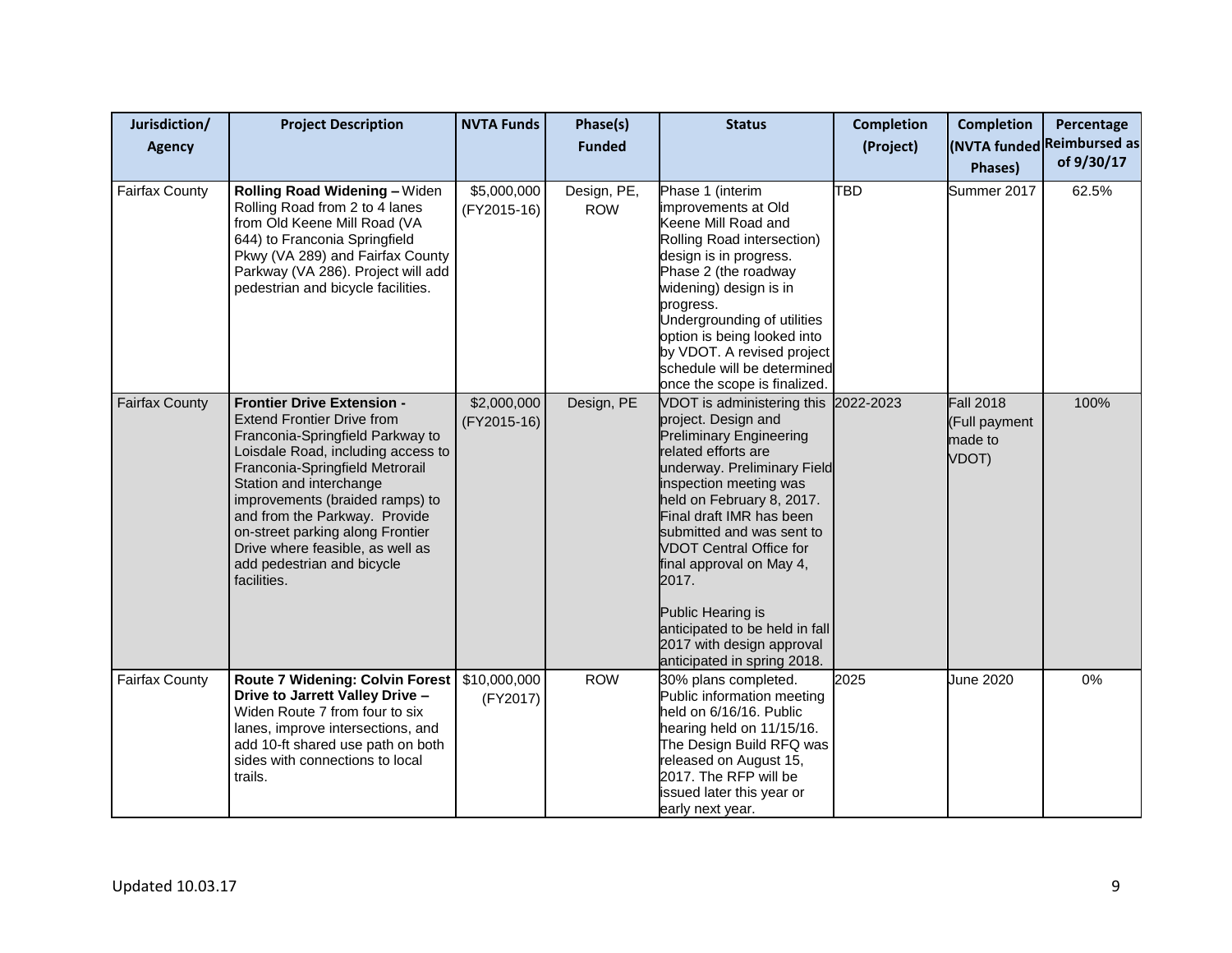| Jurisdiction/<br>Agency | <b>Project Description</b>                                                                                                                                                                                        | <b>NVTA Funds</b>        | Phase(s)<br><b>Funded</b>                 | <b>Status</b>                                                                                                                                                                                                                                                                                                                                                                                                                                                                                                                            | <b>Completion</b><br>(Project)                        | <b>Completion</b><br>Phases)                          | Percentage<br>(NVTA funded Reimbursed as<br>of 9/30/17 |
|-------------------------|-------------------------------------------------------------------------------------------------------------------------------------------------------------------------------------------------------------------|--------------------------|-------------------------------------------|------------------------------------------------------------------------------------------------------------------------------------------------------------------------------------------------------------------------------------------------------------------------------------------------------------------------------------------------------------------------------------------------------------------------------------------------------------------------------------------------------------------------------------------|-------------------------------------------------------|-------------------------------------------------------|--------------------------------------------------------|
| Loudoun County          | Leesburg Park and Ride -<br>Funding of land acquisition for a<br>second Leesburg Park and Ride<br>facility to accommodate a<br>minimum of 300 spaces.                                                             | \$1,000,000<br>(FY2014)  | <b>ROW</b><br>Acquisition                 | On September 22, 2016,<br>the Board of Supervisors<br>authorized staff to finalize<br>negotiations with<br>Springfield East L.C. for a<br>written contract in the<br>amount of \$5,475,000 for<br>development, construction<br>and purchase of a turnkey<br>Commuter Parking Lot on<br>the property designated as<br>Lot 1, Section 1 Village at<br>_eesburg.                                                                                                                                                                            | Acquisition of<br>land anticipated<br>by Summer 2018. | Summer 2018                                           | 0%                                                     |
| Loudoun County          | Belmont Ridge Road (North) -<br>Widening of Belmont Ridge<br>between Gloucester Parkway and<br>Hay Road Segment, including a<br>grade separation structure to carry<br>the W&OD trail over Belmont<br>Ridge Road. | \$20,000,000<br>(FY2014) | <b>ROW</b><br>Acquisition<br>Construction | Project construction<br>continues. Current work<br>includes utility relocation,<br>water main, gas main,<br>erosion and sediment<br>control, maintenance of<br>traffic, earthwork/grading,<br>and storm pipe installation<br>throughout the project.<br>Also, grading, asphalt<br>placement, and<br>construction of the<br>soundwall along the NB<br>roadway has begun.<br>Construction of the Bridge<br>substructure of southbound<br>bridge over W & OD Trail is<br>ongoing. Construction of<br>the stormwater ponds was<br>completed. | December 2018                                         | December<br>2018<br>(Full payment<br>made to<br>VDOT) | 100%                                                   |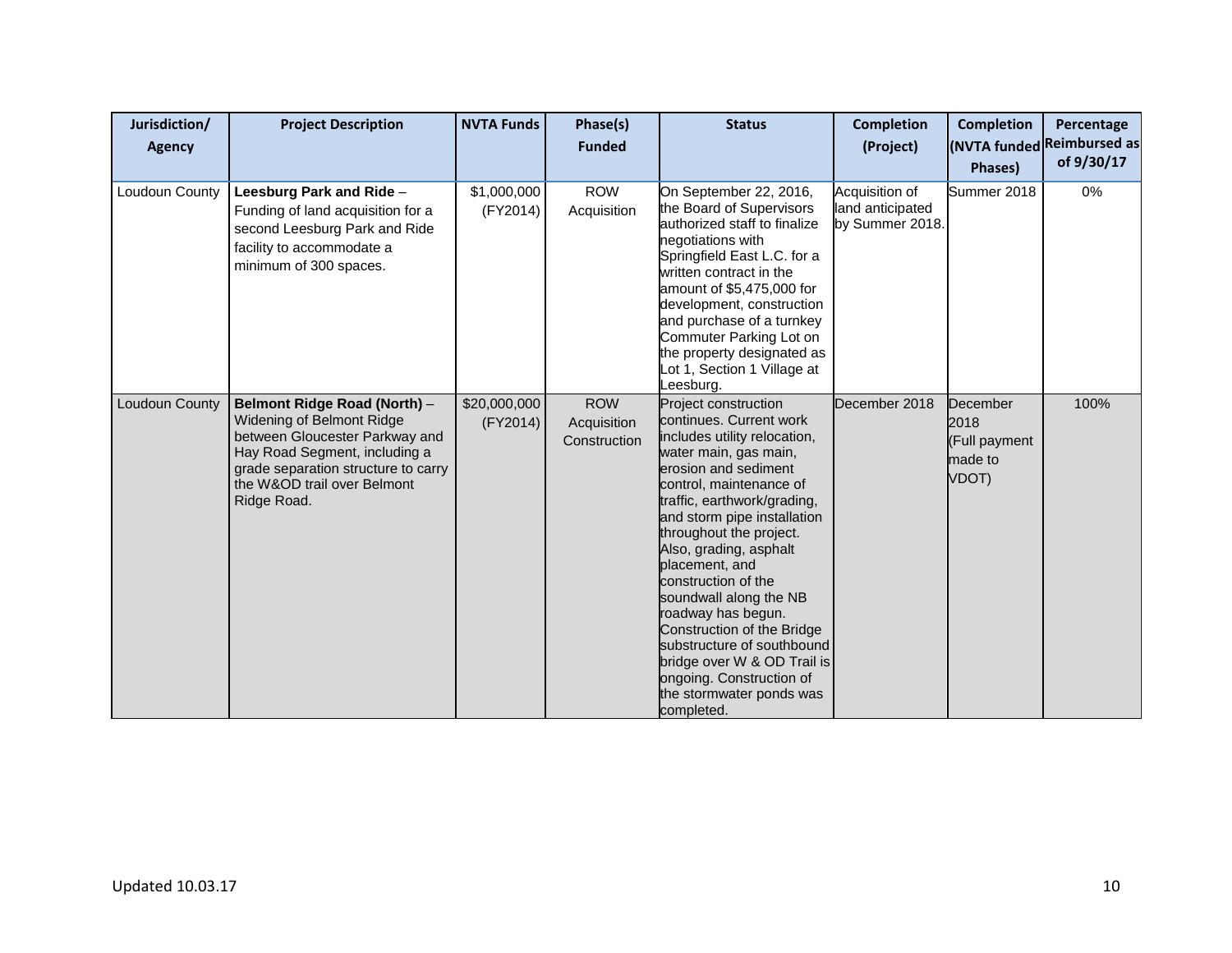| Jurisdiction/<br><b>Agency</b> | <b>Project Description</b>                                                                                                                                                                                                                      | <b>NVTA Funds</b>           | Phase(s)<br><b>Funded</b> | <b>Status</b>                                                                                                                                                                                                                                                                                                                                                                                                                                                                                                                                                                                           | <b>Completion</b><br>(Project) | <b>Completion</b><br>Phases) | Percentage<br>(NVTA funded Reimbursed as<br>of 9/30/17 |
|--------------------------------|-------------------------------------------------------------------------------------------------------------------------------------------------------------------------------------------------------------------------------------------------|-----------------------------|---------------------------|---------------------------------------------------------------------------------------------------------------------------------------------------------------------------------------------------------------------------------------------------------------------------------------------------------------------------------------------------------------------------------------------------------------------------------------------------------------------------------------------------------------------------------------------------------------------------------------------------------|--------------------------------|------------------------------|--------------------------------------------------------|
| Loudoun County                 | <b>Belmont Ridge Road - Truro</b><br>Parish Road to Croson Ln - The<br>road will be widened from a<br>substandard two-lane rural section<br>to a four-lane arterial standard<br>with the appropriate auxiliary turn<br>lanes and signalization. | \$19,500,000<br>(FY2015-16) | Construction              | 100% design plans were<br>submitted to Building &<br>Development and VDOT on<br>November 30, 2016.<br>Coordination of utility<br>relocation designs with<br>Dominion Virginia Power,<br>Verizon, and adjacent<br>property owners continues.<br>DTCI and its consultant,<br>Dewberry, are also working<br>to finalize the dedication<br>and easement plats.<br>Staff is in the process of<br>receiving appraisals; offers<br>are being made. DTCI staff<br>continues to work with<br>Dominion Virginia Power<br>and Loudoun Water to<br>bring resolution to utility<br>issue on an impacted<br>property. | Summer 2018                    | Summer 2018                  | 0%                                                     |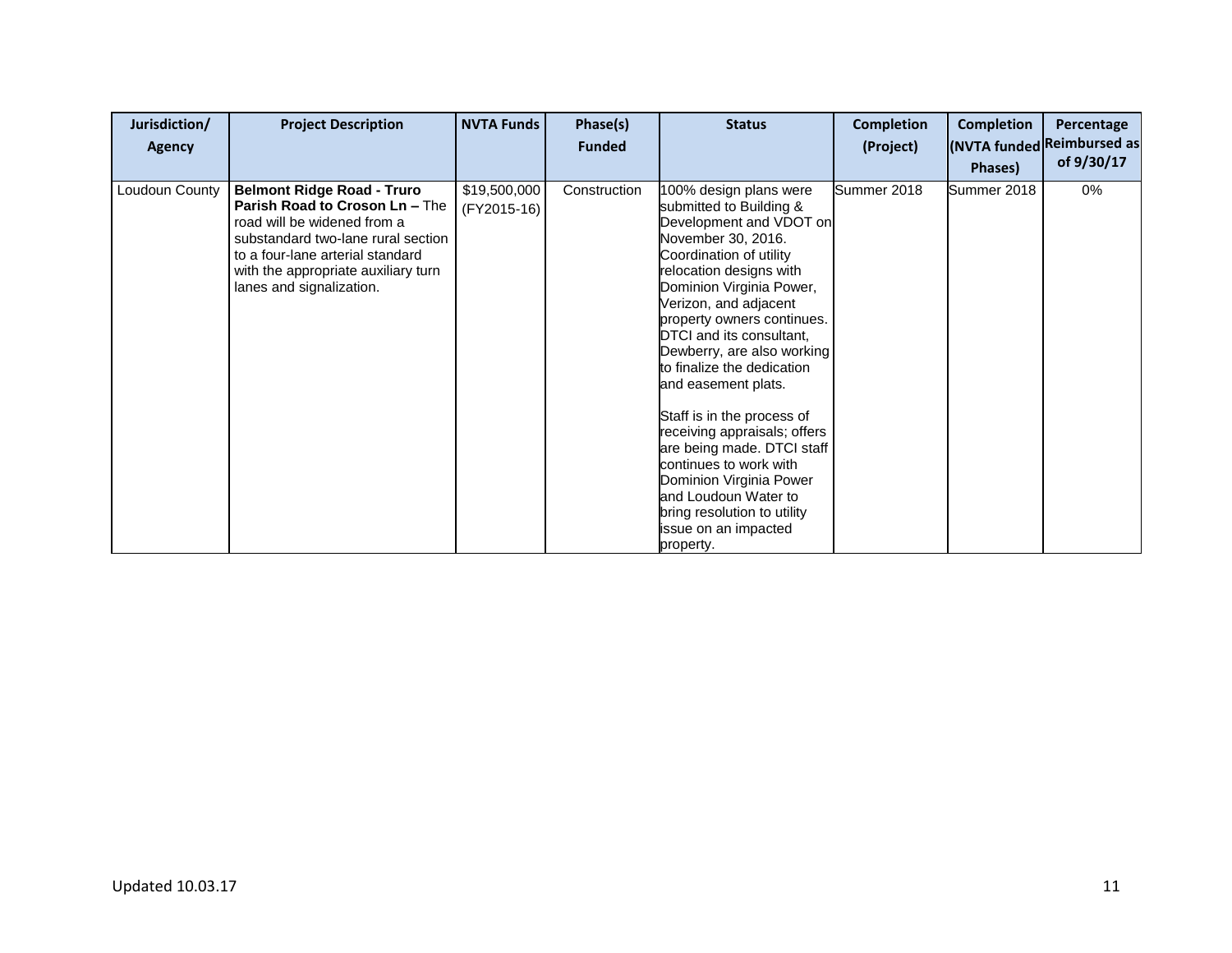| Jurisdiction/<br>Agency  | <b>Project Description</b>                                                                                                                                                                                                                                                                                                                                                                                            | <b>NVTA Funds</b>           | Phase(s)<br><b>Funded</b> | <b>Status</b>                                                                                                                                                                                                                                                                                                                                                                                                                                                                                                                                                                                                                       | <b>Completion</b><br>(Project)                  | <b>Completion</b><br>Phases) | Percentage<br>(NVTA funded Reimbursed as<br>of 9/30/17 |
|--------------------------|-----------------------------------------------------------------------------------------------------------------------------------------------------------------------------------------------------------------------------------------------------------------------------------------------------------------------------------------------------------------------------------------------------------------------|-----------------------------|---------------------------|-------------------------------------------------------------------------------------------------------------------------------------------------------------------------------------------------------------------------------------------------------------------------------------------------------------------------------------------------------------------------------------------------------------------------------------------------------------------------------------------------------------------------------------------------------------------------------------------------------------------------------------|-------------------------------------------------|------------------------------|--------------------------------------------------------|
| Loudoun County           | <b>Loudoun County Parkway (VA</b><br>Route 607) - U.S. 50 to<br>Creighton Rd - Provides for the<br>design, right-of-way acquisition<br>and construction of Loudoun<br>County Parkway from Creighton<br>Road to U.S. Route 50. The<br>project will be designed as a four-<br>lane urban major collector with a<br>divided median in a six-lane<br>ultimate right-of-way, associated<br>turn lanes and shared use path. | \$31,000,000<br>(FY2015-16) | Construction              | A portion of the project is<br>administered by VDOT as a<br>Design Build contract. The<br>intersection of Loudoun<br>County Parkway and Old<br>Ox Road (Route 606),<br>which was funded by<br>NVTA, opened to traffic on<br>September 6, 2017<br>following a Ribbon cutting<br>ceremony. One lane of<br>Route 606/Loudoun County<br>Pkwy intersection<br>scheduled to open in<br>September 2017, two lanes<br>to open by December 2017;<br>two lanes of Route 606<br>between the Greenway and<br><b>Commerce Center Court</b><br>will open in December<br>2017; the remainder of the<br>road improvements<br>completed August 2018. | Mid 2021                                        | Mid 2021                     | 0.4%                                                   |
| Prince William<br>County | <b>Route 1 Widening from</b><br><b>Featherstone Road to Marys</b><br>Way - Widen Route 1 from a 4<br>lane undivided highway to a 6 lane<br>divided highway. The total<br>distance for the project will be 1.3<br>miles and will include the<br>construction of a 10 foot wide<br>multi-use trail on the west side and<br>a five foot wide sidewalk on the<br>east side, along the entire route.                       | \$3,000,000<br>(FY2014)     | Design                    | Design public hearing was<br>held in November 2016.<br>Design work is ongoing.                                                                                                                                                                                                                                                                                                                                                                                                                                                                                                                                                      | Construction<br>advertisement<br>December 2017. | Design<br>October 2017.      | 70.1%                                                  |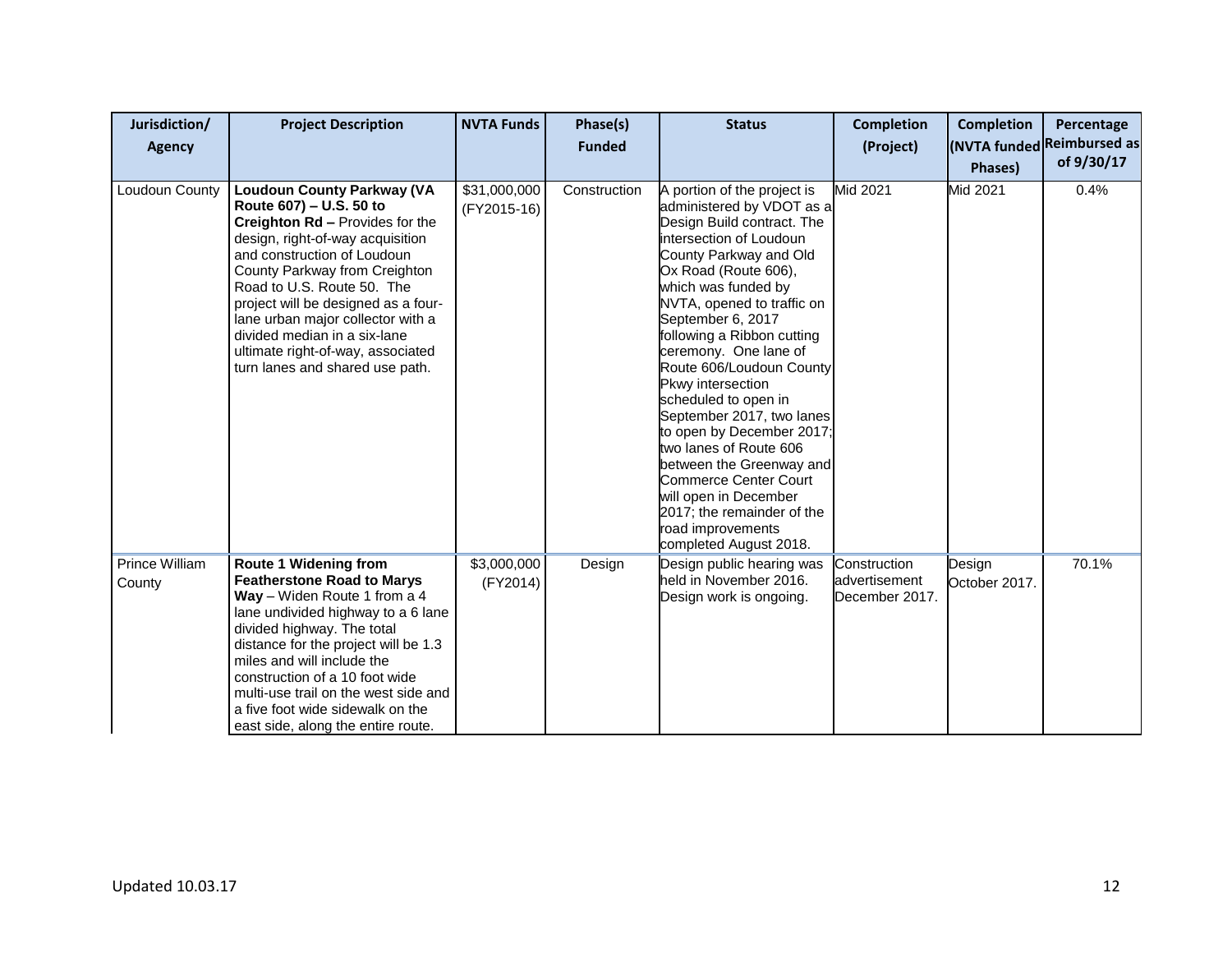| Jurisdiction/<br><b>Agency</b> | <b>Project Description</b>                                                                                                                                                                                                                                                                                                                                                                                              | <b>NVTA Funds</b>           | Phase(s)<br><b>Funded</b>                           | <b>Status</b>                                                                                                                                                                                                                                                                                                                                                                                                                                                                                                                                                                                                        | <b>Completion</b><br>(Project) | <b>Completion</b><br>Phases) | Percentage<br>(NVTA funded Reimbursed as<br>of 9/30/17 |
|--------------------------------|-------------------------------------------------------------------------------------------------------------------------------------------------------------------------------------------------------------------------------------------------------------------------------------------------------------------------------------------------------------------------------------------------------------------------|-----------------------------|-----------------------------------------------------|----------------------------------------------------------------------------------------------------------------------------------------------------------------------------------------------------------------------------------------------------------------------------------------------------------------------------------------------------------------------------------------------------------------------------------------------------------------------------------------------------------------------------------------------------------------------------------------------------------------------|--------------------------------|------------------------------|--------------------------------------------------------|
|                                | <b>Route 1 Widening from</b><br><b>Featherstone Road to Marys</b><br>Way (continuation) - Widening of<br>Route 1 from a 4 lane undivided<br>highway to a 6 lane divided<br>highway. The total distance for<br>the project will be 1.3 miles and<br>will include the construction of a<br>10 foot wide multi-use trail on the<br>west side and a five foot wide<br>sidewalk on the east side, along<br>the entire route. | \$49,400,000<br>(FY2015-16) | Design<br><b>ROW</b><br>Acquisition<br>Construction | Right of Way plan approval April 2021<br>and authorization received<br>from VDOT for total and<br>partial takes.<br>There are approximately 70<br>parcels impacted with 11<br>properties with possible<br>major impacts. 9 total<br>acquisition offers<br>distributed and 2 total<br>acquisition offers pending.<br>Appraisals for partial takes<br>ongoing.<br>Duct bank construction and<br>utility relocations<br>anticipated advertisement<br>in January 2018 with<br>construction in March 2018.<br><b>Road Construction</b><br>advertisement anticipated<br>for fall 2018 with<br>construction in winter 2019. |                                | April 2021                   | 1.4%                                                   |
|                                | <b>Route 1 Widening from</b><br><b>Featherstone Road to Marys</b><br>Way (continuation) - Widening of<br>Route 1 from a 4 lane undivided<br>highway to a 6 lane divided<br>highway. The total distance for the<br>project will be 1.3 miles and will<br>include the construction of a 10<br>foot wide multi-use trail on the<br>west side and a five foot wide<br>sidewalk on the east side, along<br>the entire route. | \$11,000,000<br>(FY2017)    | Construction                                        | Continuation of the FY2014 April 2021<br>and FY2015-16 projects<br>above.                                                                                                                                                                                                                                                                                                                                                                                                                                                                                                                                            |                                | April 2021                   | 0%                                                     |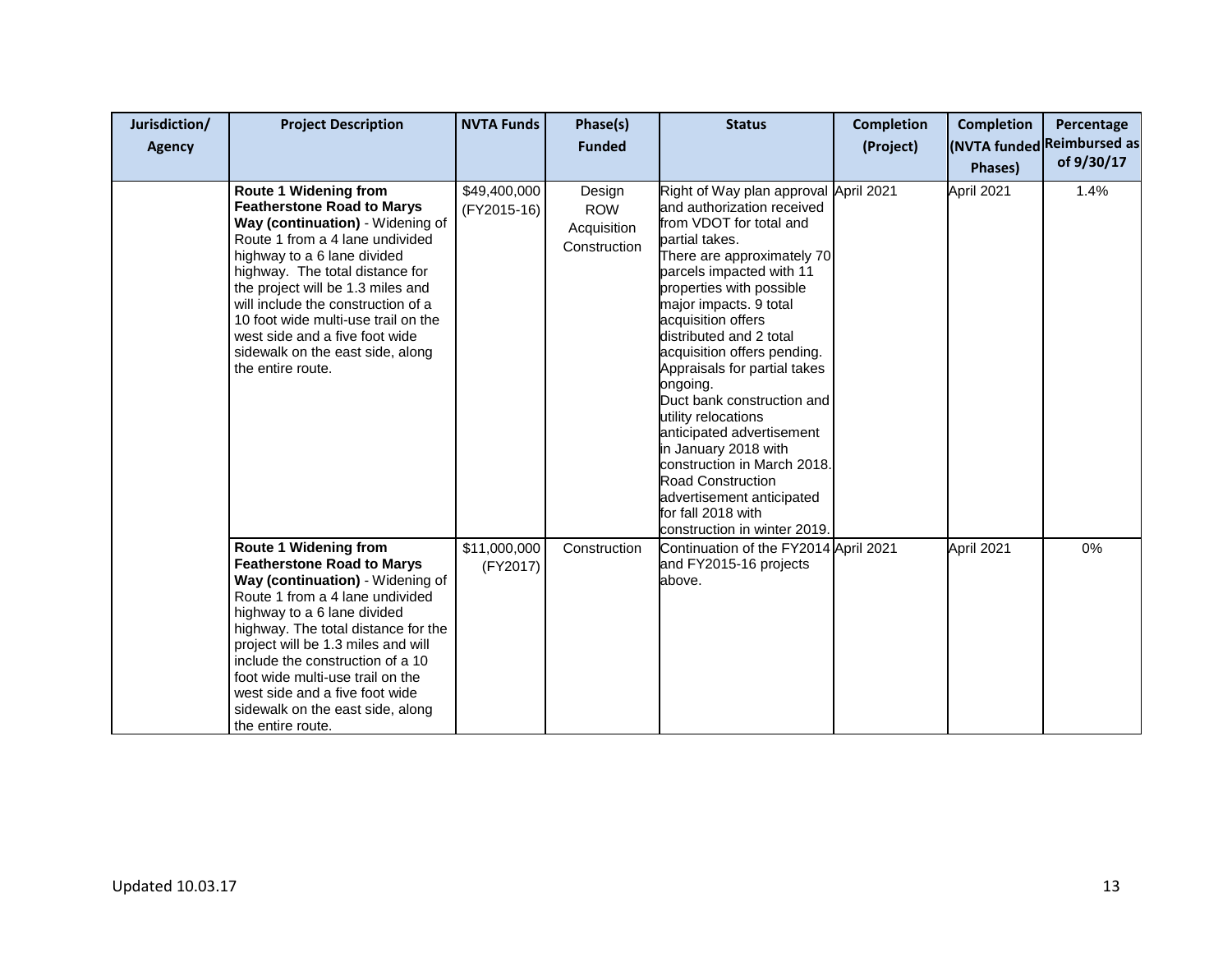| Jurisdiction/<br>Agency  | <b>Project Description</b>                                                                                                                                                                                                                                              | <b>NVTA Funds</b>           | Phase(s)<br><b>Funded</b>                                | <b>Status</b>                                                                                                                                                                                                                                                                                             | <b>Completion</b><br>(Project) | <b>Completion</b>       | Percentage<br>(NVTA funded Reimbursed as<br>of 9/30/17 |
|--------------------------|-------------------------------------------------------------------------------------------------------------------------------------------------------------------------------------------------------------------------------------------------------------------------|-----------------------------|----------------------------------------------------------|-----------------------------------------------------------------------------------------------------------------------------------------------------------------------------------------------------------------------------------------------------------------------------------------------------------|--------------------------------|-------------------------|--------------------------------------------------------|
| Prince William<br>County | Route 28 Widening from Linton<br><b>Hall Road to Fitzwater Drive --</b><br>Widen from a 2 lane undivided<br>roadway to a 4 lane divided<br>highway. Project includes the<br>construction of a multi-use trail on<br>the south side and a sidewalk on<br>the north side. | \$28,000,000<br>(FY2014)    | Engineering<br><b>ROW</b><br>Acquisition<br>Construction | ROW acquisition and utility<br>relocations are complete.<br>Project rebid as a<br>standalone project.<br>Construction contract<br>awarded to General<br>Excavation, Inc., on June<br>20, 2017. Utility relocations<br>are complete and bridge<br>work is ongoing.                                         | October 2019                   | Phases)<br>October 2019 | 0%                                                     |
| Prince William<br>County | Route 28 Widening from Route<br>234 Bypass to Linton Hall Road<br>- Widen approximately 1.5 miles of<br>Route 28 from a 4 lane undivided<br>highway to a 6 lane divided<br>highway, which will include a<br>multi-use trail and sidewalk.                               | \$16,700,000<br>(FY2015-16) | Design<br><b>ROW</b><br>Acquisition<br>Construction      | Project was bid as an<br>unsolicited PPTA (Public-<br>Private Transportation Act)<br>proposal. The Technical<br>Proposal was received on<br>September 8, 2017 and the<br>review of the technical<br>proposal is due October 31,<br>2017Estimated Contract<br>award anticipated for mid-<br>November 2017. | TBD                            | <b>TBD</b>              | 0%                                                     |
|                          | Route 28 Widening from Route<br>234 Bypass to Linton Hall Road<br>(continuation) - Widen<br>approximately 1.5 miles of Route<br>28 from a 4 lane undivided<br>highway to a 6 lane divided<br>highway, which will include a<br>multi-use trail and sidewalk.             | \$10,000,000<br>(FY2017)    | Construction                                             | Continuation of the<br>FY2015-16 project above.                                                                                                                                                                                                                                                           | TBD                            | <b>TBD</b>              | 0%                                                     |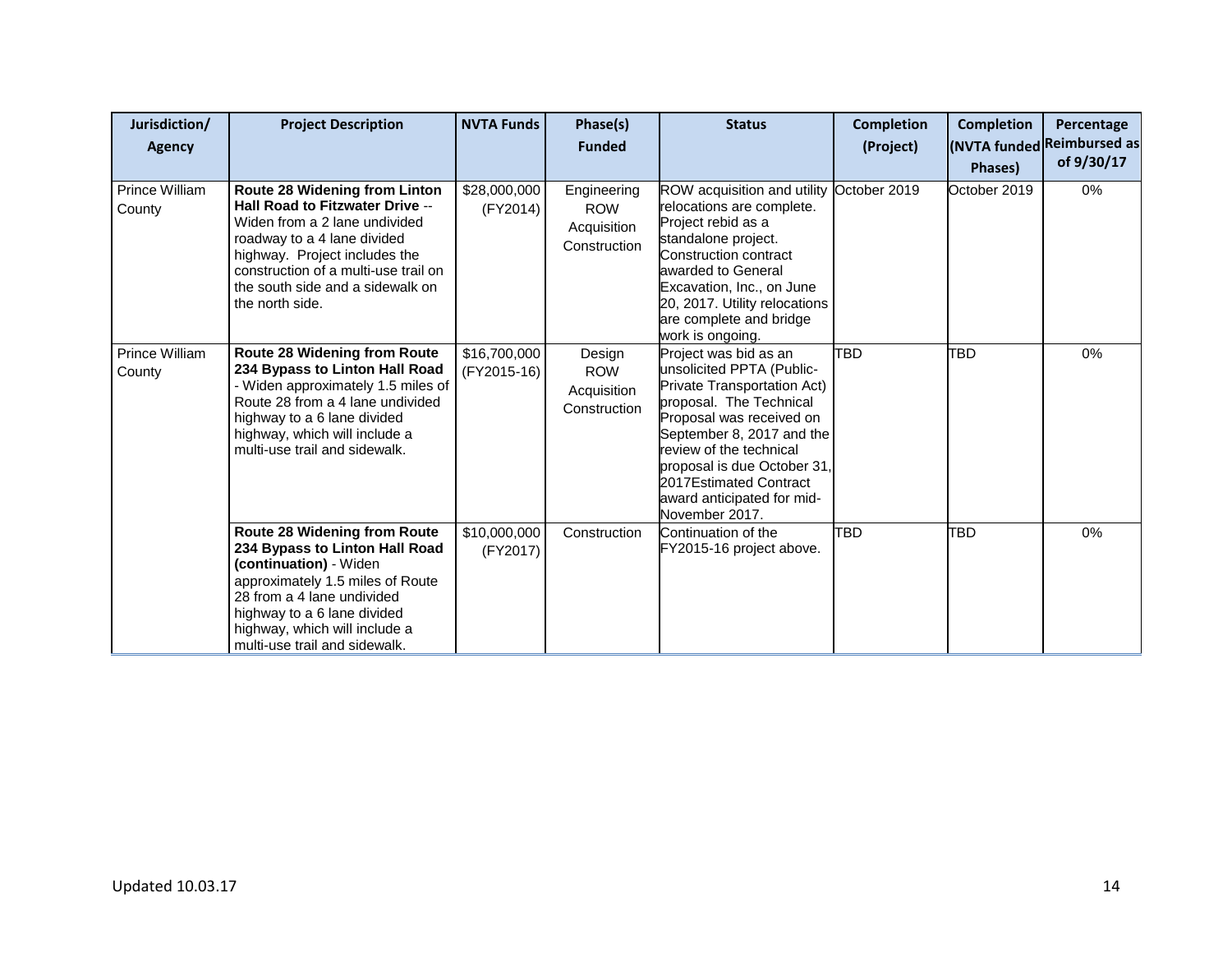| Jurisdiction/<br><b>Agency</b>                      | <b>Project Description</b>                                                                                                                                                                                                                                                                                                                                    | <b>NVTA Funds</b>          | Phase(s)<br><b>Funded</b> | <b>Status</b>                                                                                                                                                                                                                                                                                                                                                                                                                                                                               | <b>Completion</b><br>(Project)                                                           | <b>Completion</b><br>Phases)                                                                 | Percentage<br>(NVTA funded Reimbursed as<br>of 9/30/17 |
|-----------------------------------------------------|---------------------------------------------------------------------------------------------------------------------------------------------------------------------------------------------------------------------------------------------------------------------------------------------------------------------------------------------------------------|----------------------------|---------------------------|---------------------------------------------------------------------------------------------------------------------------------------------------------------------------------------------------------------------------------------------------------------------------------------------------------------------------------------------------------------------------------------------------------------------------------------------------------------------------------------------|------------------------------------------------------------------------------------------|----------------------------------------------------------------------------------------------|--------------------------------------------------------|
| City of<br>Manassas/Prince<br><b>William County</b> | Route 28 (Manassas Bypass)<br><b>Study - Godwin Drive Extended</b><br>- This study will evaluate the<br>scope, cost, environmental, traffic<br>forecasts, alternative alignments<br>and feasibility factors required to<br>gain approval for Route 28<br>corridor congestion improvements<br>between the City of Manassas and<br>Fairfax County.              | \$2,500,000<br>(FY2015-16) | Engineering<br>Study      | <b>Steering Committee</b><br>approved four alternatives<br>for detailed analysis.<br>Consultant conducted<br>travel demand model runs<br>and analyzed the highest<br>ranked alternatives against<br>performance criteria<br>determined by the technical<br>committee. Board initiated<br>a Comp Plan Amendment<br>to include the results of the<br>study in the Thoroughfare<br>Plan. Public information<br>meetings were held in Sept.<br>2017. NEPA study to begin<br>Fall 2017.          | ocation study<br>(phase 1 of the<br>overall study) to<br>be completed by<br>October 2017 | Location study<br>(phase 1 of the<br>overall study)<br>to be<br>completed by<br>October 2017 | 23.7%                                                  |
| City of<br>Alexandria                               | <b>Potomac Yard Metrorail Station</b><br><b>EIS</b> – This project supports<br>ongoing design and environmental<br>activities associated with the<br>development of a new Blue/Yellow<br>Line Metrorail station at Potomac<br>Yard, located between the existing<br>Ronald Reagan Washington<br>National Airport Station and<br><b>Braddock Road Station.</b> | \$2,000,000<br>(FY2014)    | Design<br>Environmental   | The Records of Decision<br>(RODs) were issued on Oct<br>31 and Nov 1, 2016. The<br>design-build RFP was<br>issued on November 28,<br>2016. Design Build<br>proposals were received in<br>March, 2017. WMATA and<br>the City are currently<br>reviewing proposals and<br>working with the respective<br>design build vendors to<br>evaluate the proposals,<br>including cost savings<br>opportunities within the<br>context of the procurement.<br>Contract award forecasted<br>spring 2018. | <b>TBD</b>                                                                               | 2017                                                                                         | 44.8%                                                  |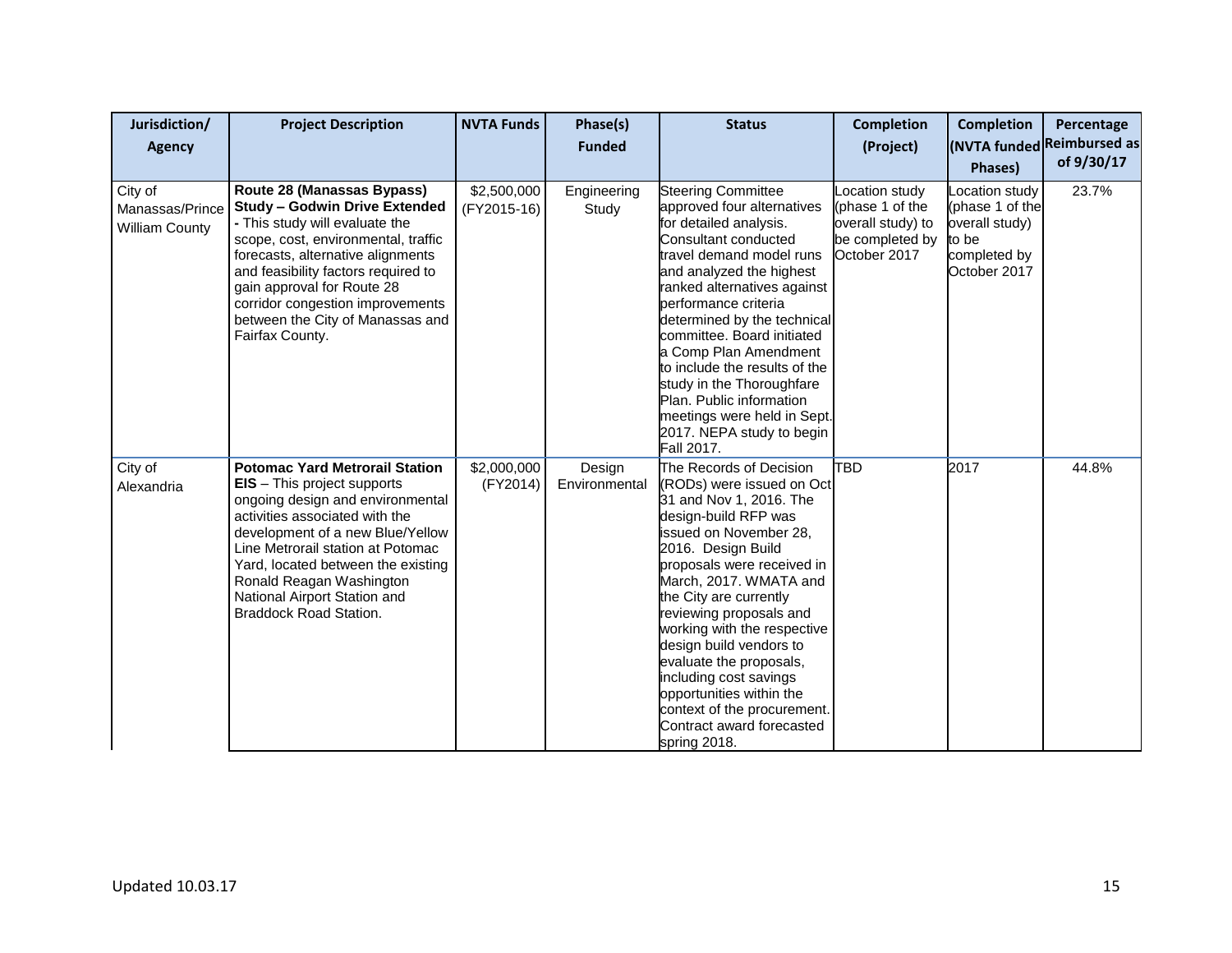| Jurisdiction/<br>Agency | <b>Project Description</b>                                                                                                                                                                                                                                                                                                               | <b>NVTA Funds</b>          | Phase(s)<br><b>Funded</b>                     | <b>Status</b>                                                                                                                                                                                                                                                                                                                                                                                                                                                                               | <b>Completion</b><br>(Project) | <b>Completion</b><br><b>Phases</b> ) | Percentage<br>(NVTA funded Reimbursed as<br>of 9/30/17 |
|-------------------------|------------------------------------------------------------------------------------------------------------------------------------------------------------------------------------------------------------------------------------------------------------------------------------------------------------------------------------------|----------------------------|-----------------------------------------------|---------------------------------------------------------------------------------------------------------------------------------------------------------------------------------------------------------------------------------------------------------------------------------------------------------------------------------------------------------------------------------------------------------------------------------------------------------------------------------------------|--------------------------------|--------------------------------------|--------------------------------------------------------|
|                         | <b>Potomac Yard Metrorail Station</b><br>(continuation) - Planning, design,<br>and construction of a new<br>Metrorail station and ancillary<br>facilities at Potomac Yard along<br>the existing Metrorail Blue and<br>Yellow lines between the Ronald<br>Reagan Washington National<br>Airport Station and the Braddock<br>Road Station. | \$1,500,000<br>(FY2015-16) | Planning, PE,<br>Design                       | The Records of Decision<br>(RODs) were issued on Oct<br>31 and Nov 1, 2016. The<br>design-build RFP was<br>issued on November 28,<br>2016. Design Build<br>proposals were received in<br>March, 2017. WMATA and<br>the City are currently<br>reviewing proposals and<br>working with the respective<br>design build vendors to<br>evaluate the proposals,<br>including cost savings<br>opportunities within the<br>context of the procurement.<br>Contract award forecasted<br>spring 2018. | <b>TBD</b>                     | 2017                                 | 0%                                                     |
|                         | <b>Potomac Yard Metrorail Station</b><br>(continuation) - Planning, design,<br>and construction of a new<br>Metrorail station and ancillary<br>facilities at Potomac Yard along<br>the existing Metrorail Blue and<br>Yellow lines between the Ronald<br>Reagan Washington National<br>Airport Station and the Braddock<br>Road Station. | \$66,000,000<br>(FY2017)   | Design, PE,<br>Construction<br>(Design-Build) | Records of Decision were<br>issued on Oct 31 and Nov<br>1, 2016. The design-build<br>RFP was issued on<br>November 28, 2016.<br>Contract award forecasted<br>Spring 2018.                                                                                                                                                                                                                                                                                                                   | <b>TBD</b>                     | TBD                                  | 0%                                                     |
| City of<br>Alexandria   | <b>Shelters and Real Time Transit</b><br><b>Information for DASH/WMATA -</b><br>Constructs bus shelters and<br>provides associated amenities<br>such as real time information at<br>high ridership stops.                                                                                                                                | \$450,000<br>(FY2014)      | Asset<br>Acquisition,<br>Construction         | Since January 2017, 12<br>shelters have been<br>constructed and opened to<br>the public. Site 13 is<br>currently under<br>construction.                                                                                                                                                                                                                                                                                                                                                     | Summer 2018                    | Summer 2018                          | 23.7%                                                  |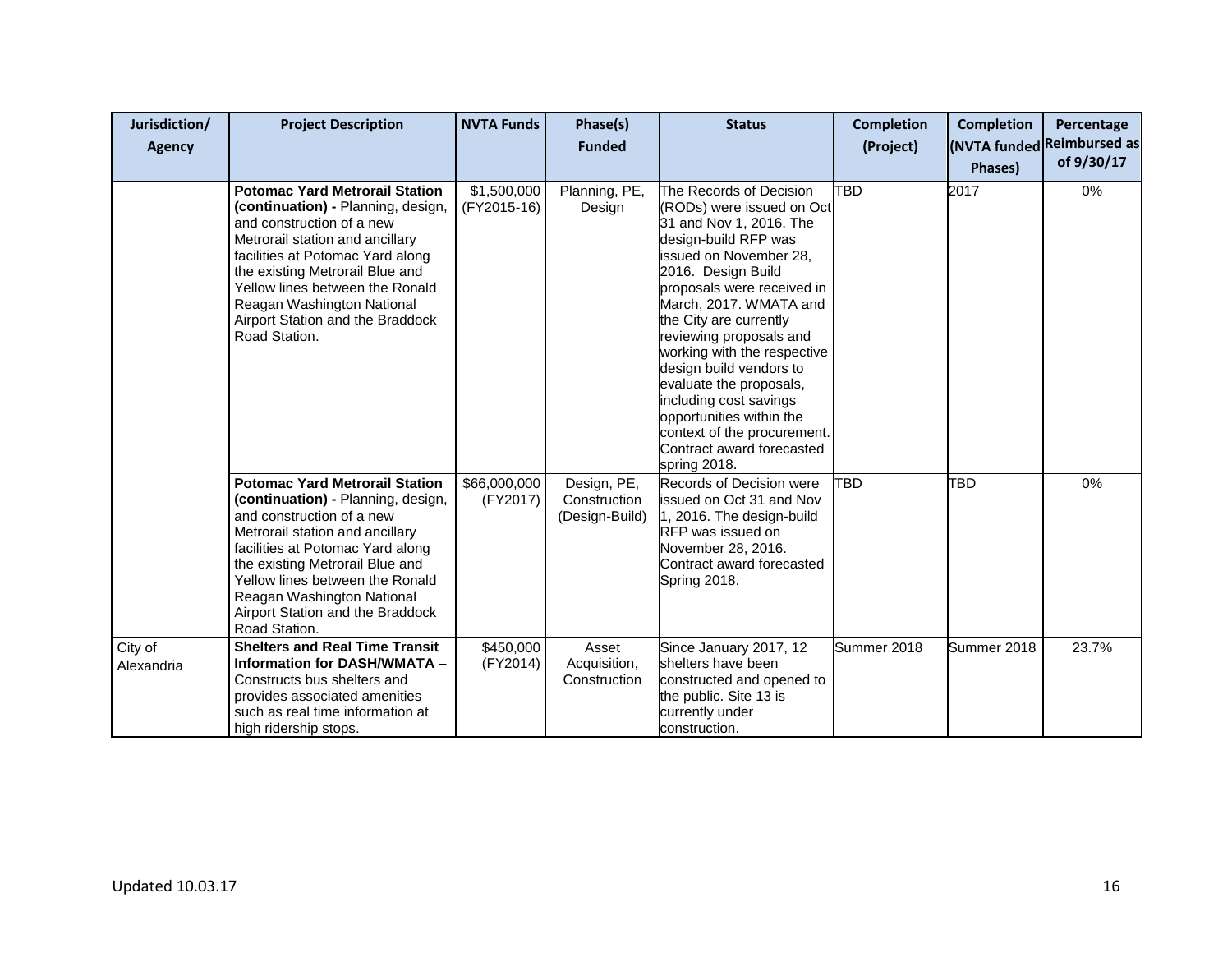| Jurisdiction/         | <b>Project Description</b>                                                                                                                                                                                                                                                                                                                              | <b>NVTA Funds</b>          | Phase(s)                       | <b>Status</b>                                                                                                                                                                                                                                                                                                                   | <b>Completion</b> | <b>Completion</b> | Percentage                               |
|-----------------------|---------------------------------------------------------------------------------------------------------------------------------------------------------------------------------------------------------------------------------------------------------------------------------------------------------------------------------------------------------|----------------------------|--------------------------------|---------------------------------------------------------------------------------------------------------------------------------------------------------------------------------------------------------------------------------------------------------------------------------------------------------------------------------|-------------------|-------------------|------------------------------------------|
| Agency                |                                                                                                                                                                                                                                                                                                                                                         |                            | <b>Funded</b>                  |                                                                                                                                                                                                                                                                                                                                 | (Project)         | Phases)           | (NVTA funded Reimbursed as<br>of 9/30/17 |
| City of<br>Alexandria | <b>Traffic Signal Upgrades/Transit</b><br><b>Signal Priority</b> - Includes design<br>of transit priority systems on Route<br>1 and Duke Street, and purchase<br>of equipment and software to<br>install transit signal priority and<br>upgrade traffic signals on Route 1.                                                                             | \$660,000<br>(FY2014)      | Design<br>Asset<br>Acquisition | Kittelson & Associates is<br>preparing design plans and<br>specifications for Route 1<br>and Duke Street TSP<br>projects. Construction will<br>begin in early 2018.                                                                                                                                                             | Summer 2018       | Summer 2018       | 2.5%                                     |
| City of<br>Alexandria | <b>Duke Street Transit Signal</b><br>Priority - Includes design, install<br>and implementation of a transit<br>vehicle signal priority system (on<br>board system on DASH and field<br>equipment along the route) on<br>Duke Street.                                                                                                                    | \$190,000<br>(FY2015-16)   | Construction                   | Kittelson & Associates is<br>preparing design plans and<br>specifications for Route 1<br>and Duke Street TSP<br>projects. Construction will<br>begin in early 2018.                                                                                                                                                             | Summer 2018       | Summer 2018       | 8%                                       |
| City of<br>Alexandria | <b>West End Transitway (WET) -</b><br>Will provide frequent, reliable<br>transit service connecting major<br>activities. The WET will connect<br>to two metro stations (Van Dorn,<br>Pentagon), major employment<br>centers (Pentagon, Mark Center),<br>and major transit nodes<br>(Landmark Mall, Southern Towers,<br>and Shirlington Transit Center). | \$2,400,000<br>(FY2015-16) | Design,<br>Construction        | The project officially kicked 2021<br>off on June 6, 2017. To<br>date, the consultant team,<br>Kimley-Horn, is finalizing<br>the survey work and<br>Drainage Analysis.<br>Changing Project from<br>Design - Bid to Design -<br>Bid - Build. Focusing on<br>the Northern segment.<br>Begin drafting SOW for<br>Northern Segment. |                   | 2019              | 0%                                       |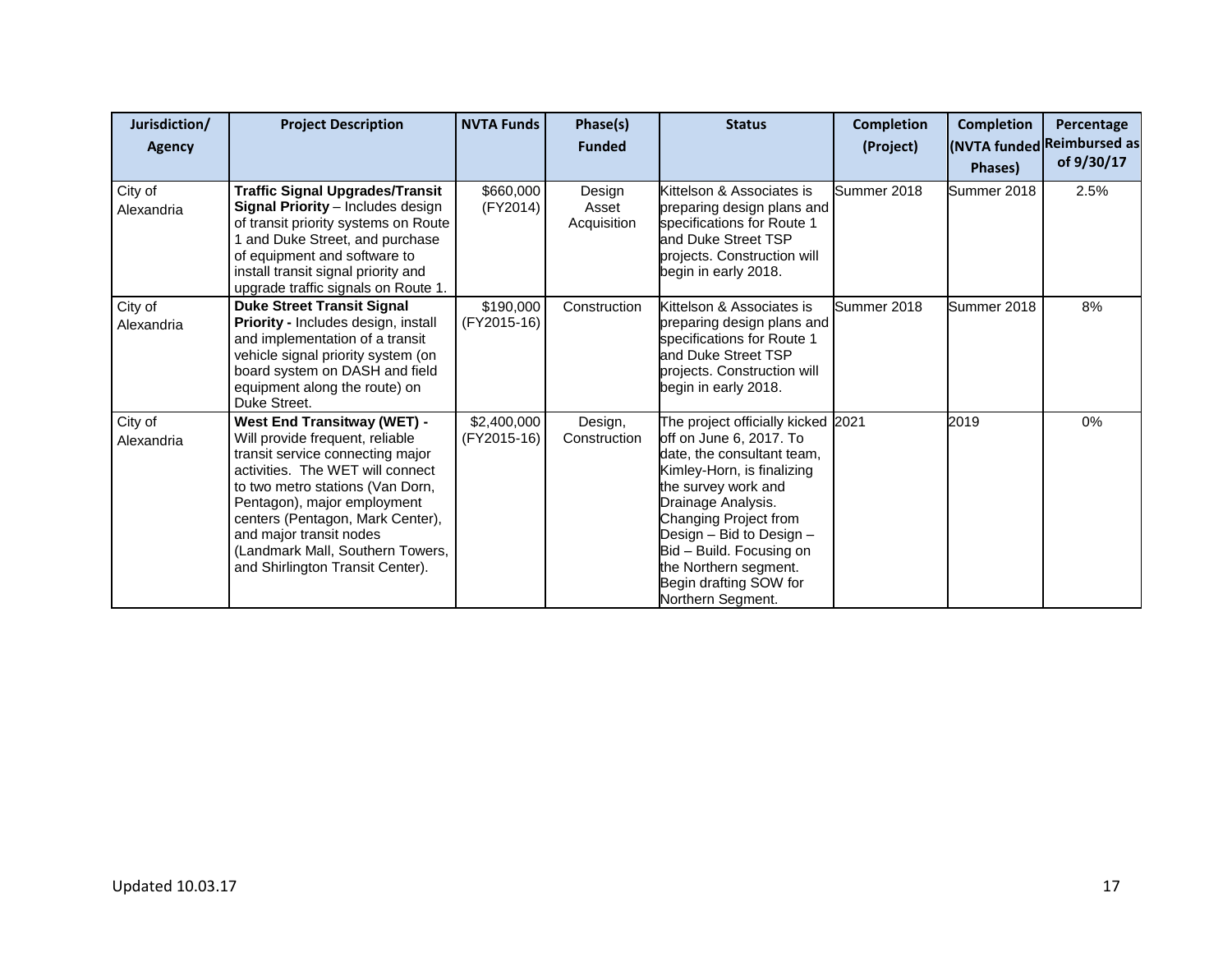| Jurisdiction/<br><b>Agency</b> | <b>Project Description</b>                                                                                                                                                                                                                                                                                                                                                                                                                                                                                            | <b>NVTA Funds</b>           | Phase(s)<br><b>Funded</b>                  | <b>Status</b>                                                | <b>Completion</b><br>(Project) | <b>Completion</b><br>Phases) | Percentage<br>(NVTA funded Reimbursed as<br>of 9/30/17 |
|--------------------------------|-----------------------------------------------------------------------------------------------------------------------------------------------------------------------------------------------------------------------------------------------------------------------------------------------------------------------------------------------------------------------------------------------------------------------------------------------------------------------------------------------------------------------|-----------------------------|--------------------------------------------|--------------------------------------------------------------|--------------------------------|------------------------------|--------------------------------------------------------|
| City of Fairfax                | <b>Chain Bridge Road</b><br>Widening/Improvements from<br>Route 29/50 to Eaton Place -<br>Widen Route 123 (Chain Bridge<br>Road) to six lanes, improves the<br>lane alignments of the roadway<br>approaches for the intersection of<br>Route 29/50 (Fairfax Boulevard) at<br>Route 123 and improves<br>pedestrian accommodations at all<br>legs of the intersection. Includes<br>extensive culvert improvements to<br>eliminate roadway flooding caused<br>by the inadequate culvert under<br><b>Route 123.</b>       | \$5,000,000<br>(FY2014)     | <b>ROW</b><br>Acquisition,<br>Construction | NTP for construction was<br>issued on September 19,<br>2016. | December 2018                  | December<br>2018             | 47.5%                                                  |
|                                | <b>Chain Bridge Road</b><br>Widening/Improvements from<br>Route 29/50 to Eaton Place<br>"Northfax" - Widens Route 123<br>(Chain Bridge Road) to 6 lanes,<br>improves the lane alignments of<br>the roadway approaches for the<br>intersection of Route 29/50<br>(Fairfax Boulevard) at Route 123<br>and improves pedestrian<br>accommodations at all legs of the<br>intersection. Includes extensive<br>culvert improvements to eliminate<br>roadway flooding caused by the<br>inadequate culvert under Route<br>123. | \$10,000,000<br>(FY2015-16) | Construction                               | NTP for construction was<br>issued on September 19,<br>2016. | December 2018                  | December<br>2018             | $0\%$                                                  |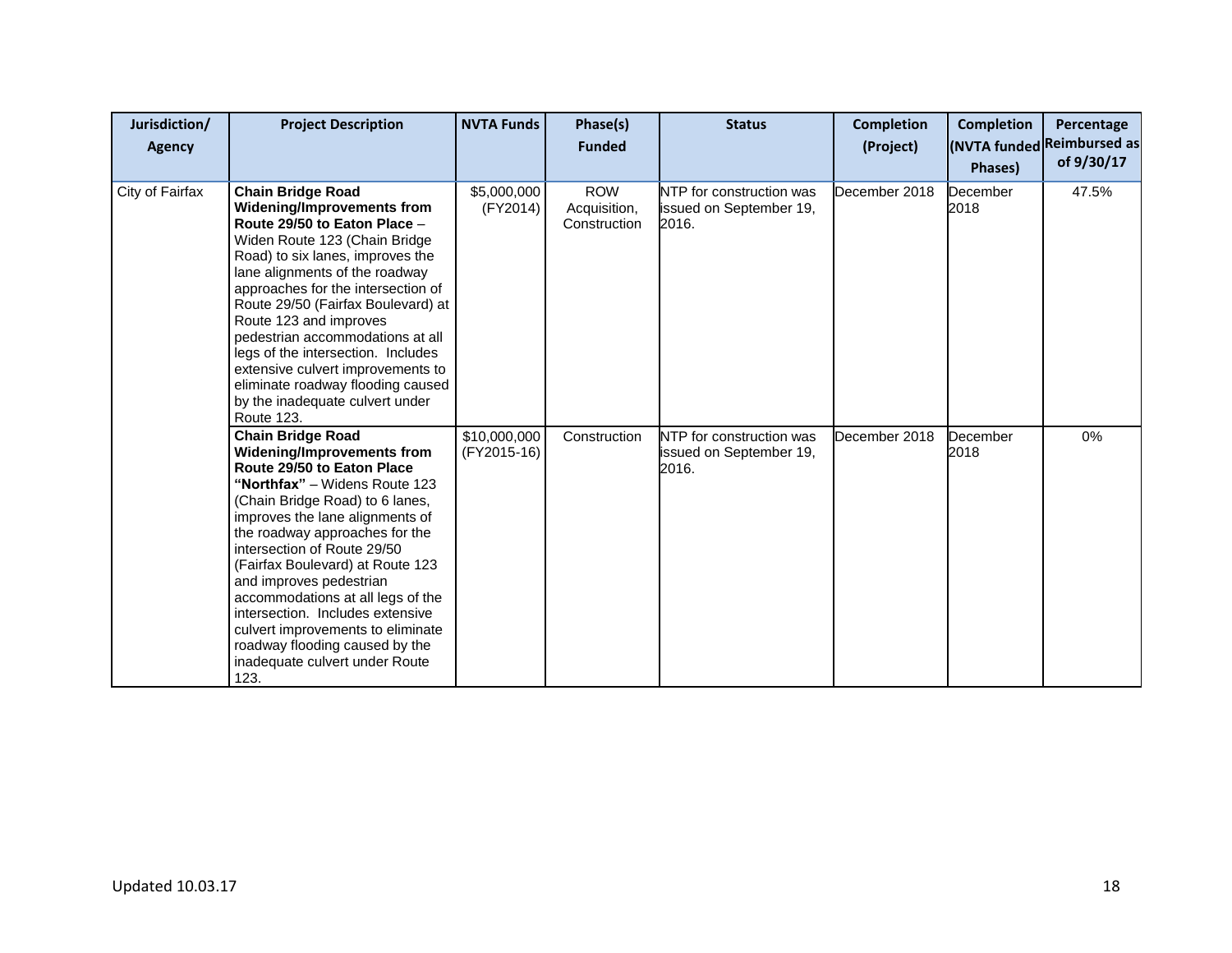| Jurisdiction/<br><b>Agency</b> | <b>Project Description</b>                                                                                                                                                                                                                                                                                                                                                                                                                                                                                                                                                                                                                                                                                                                                                               | <b>NVTA Funds</b>          | Phase(s)<br><b>Funded</b>                    | <b>Status</b>                                                                                                                                                                                                                                                                                                                                                                                                                                           | <b>Completion</b><br>(Project) | <b>Completion</b><br>Phases) | Percentage<br>(NVTA funded Reimbursed as<br>of 9/30/17 |
|--------------------------------|------------------------------------------------------------------------------------------------------------------------------------------------------------------------------------------------------------------------------------------------------------------------------------------------------------------------------------------------------------------------------------------------------------------------------------------------------------------------------------------------------------------------------------------------------------------------------------------------------------------------------------------------------------------------------------------------------------------------------------------------------------------------------------------|----------------------------|----------------------------------------------|---------------------------------------------------------------------------------------------------------------------------------------------------------------------------------------------------------------------------------------------------------------------------------------------------------------------------------------------------------------------------------------------------------------------------------------------------------|--------------------------------|------------------------------|--------------------------------------------------------|
| City of Fairfax                | Kamp Washington Intersection<br>Improvements - Eliminates the<br>existing substandard lane shift<br>between Route 50 and Route 236<br>through the intersection;<br>signalization phasing<br>improvements; construction of an<br>additional southbound lane on U.S<br>29 from the Kamp Washington<br>(50/29/236) intersection to the<br>existing third southbound lane;<br>extension of the westbound<br>through lanes on VA 236 (Main<br>Street) from Chestnut Street to<br>Hallman Street; lengthening of<br>turn lanes to provide additional<br>storage for turning vehicles from<br>Route 50 to Route 50/29 and<br>Route 236 to Route 29; new<br>crosswalks, curb ramps, sidewalks<br>and pedestrian signalization; and<br>replacement of span-wire signals<br>with mast arm signals. | \$1,000,000<br>(FY2015-16) | Construction                                 | Construction began in<br>December 2015. Project is<br>under construction.                                                                                                                                                                                                                                                                                                                                                                               | October 2017                   | October 2017                 | 70.9%                                                  |
| City of Falls<br>Church        | Pedestrian Access to Transit -<br>Includes the provision of<br>enhanced pedestrian connections<br>to the Intermodal Plaza being<br>designed for the intersection of<br>South Washington Street and<br>Hillwood Avenue. The Intermodal<br>Plaza will serve as a focal point for<br>bus transportation in the area<br>when completed.                                                                                                                                                                                                                                                                                                                                                                                                                                                      | \$700,000<br>(FY2014)      | Engineering<br>Environmental<br>Construction | 100% design completed.<br>Currently in ROW phase.<br>Utility undergrounding went<br>out to bid in June 2017,<br>Contract award made to<br><b>Sagres Construction Corp</b><br>on June 28, 2017, Notice to<br>Proceed to be issued early<br>September 2017, and<br>completion anticipated by<br>early 2018. Continuing<br>coordination with<br>Washington Gas and<br>Dominion to resolve<br>conflicts and coordinate<br>separate projects in the<br>area. | <b>Fall 2018</b>               | <b>Fall 2018</b>             | 18.6%                                                  |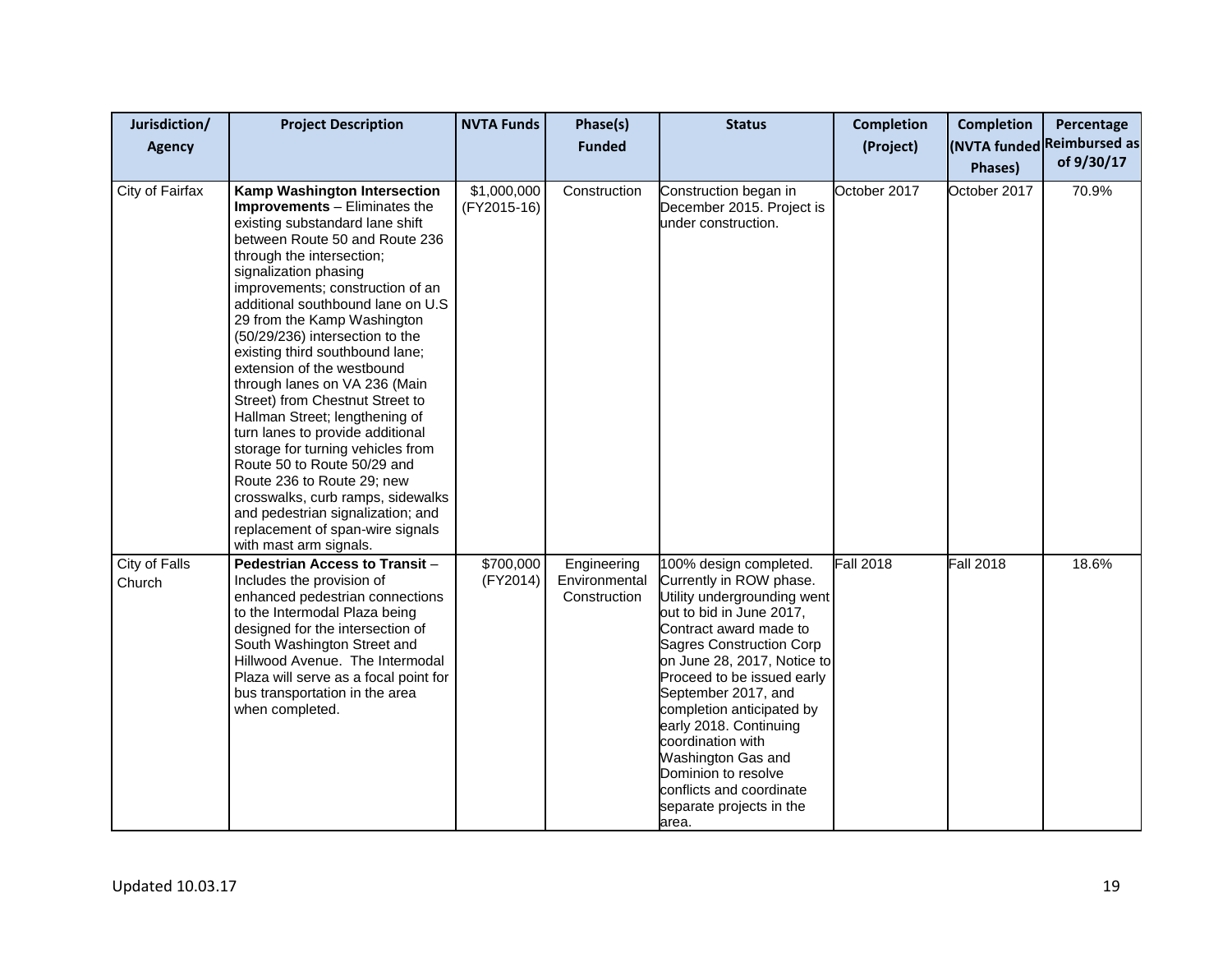| Jurisdiction/<br><b>Agency</b>                 | <b>Project Description</b>                                                                                                                                                                                                                                                                                                                                                                                                                                                                                                                                                                                                                                                                                                                   | <b>NVTA Funds</b>          | Phase(s)<br><b>Funded</b>                                | <b>Status</b>                                                                                                                                                                                                                                                                                                                                                                                                              | <b>Completion</b><br>(Project) | <b>Completion</b><br>Phases) | Percentage<br>(NVTA funded Reimbursed as<br>of 9/30/17 |
|------------------------------------------------|----------------------------------------------------------------------------------------------------------------------------------------------------------------------------------------------------------------------------------------------------------------------------------------------------------------------------------------------------------------------------------------------------------------------------------------------------------------------------------------------------------------------------------------------------------------------------------------------------------------------------------------------------------------------------------------------------------------------------------------------|----------------------------|----------------------------------------------------------|----------------------------------------------------------------------------------------------------------------------------------------------------------------------------------------------------------------------------------------------------------------------------------------------------------------------------------------------------------------------------------------------------------------------------|--------------------------------|------------------------------|--------------------------------------------------------|
| City of Manassas                               | <b>Route 28 Widening South to</b><br>City Limits - Includes widening<br>Route 28 from 4 lanes to 6 lanes<br>from Godwin Drive in Manassas<br>City to the southern city/Prince<br>William County limits. This project<br>also adds a dual left turn lane on<br>north bound Route 28 to serve<br>Godwin Drive. The project<br>eliminates a merge/weave<br>problem that occurs as travelers<br>exit the 234 bypass and attempt to<br>cross 2 lanes to access Godwin<br>Drive. Signalization improvements<br>are included.                                                                                                                                                                                                                       | \$3,294,000<br>(FY2015-16) | Engineering<br><b>ROW</b><br>Acquisition<br>Construction | PE phase is ongoing. PE<br>plans at 80%. Obtained<br>CTB approval for "Limited<br>Access Control Change."<br><b>Received VDOT</b><br>authorization to advance<br>Right of Way acquisition<br>and utility relocation<br>coordination                                                                                                                                                                                        | October 2019                   | October 2019                 | 0%                                                     |
| Town of<br><b>Dumfries</b><br><b>UPC 90339</b> | <b>Widen Route 1 (Fraley</b><br><b>Boulevard) Brady's Hill Road to</b><br>Route 234 (Dumfries Road) -<br>This project will complete the<br>Northern segment of a Prince<br>William County funded project<br>(VDOT's Route 1 / Route 619) and<br>will allow local traffic to travel to<br>and from Quantico / Stafford to the<br>Route 234 interchange and<br>communities along the Route 1<br>corridor. This project will bring<br>northbound and southbound<br>Route 1 onto the same alignment<br>by widening Route 1 NB from 2<br>lanes to 6 lanes, with a wide curb<br>lane for on-road bicycle use and a<br>sidewalk and multi-use trail for<br>pedestrians and other modes. It<br>includes replacing the bridge over<br>Quantico Creek. | \$6,900,000<br>(FY2015-16) | Engineering                                              | The project had a PFI stageFY2025<br>milestone meeting on<br>9/13/2017. The town of<br>Dumfries, NVTA, and<br>VDOT had a funding<br>discussion meeting on<br>9/20/2017. The design<br>team is addressing/<br>investigating the PFI<br>comments and discussion.<br>The town of Dumfries will<br>have a town council<br>meeting to review design<br>and any typical section<br>adjustments or issues with<br>the PFI design. |                                | Mid-2019                     | 4.4%                                                   |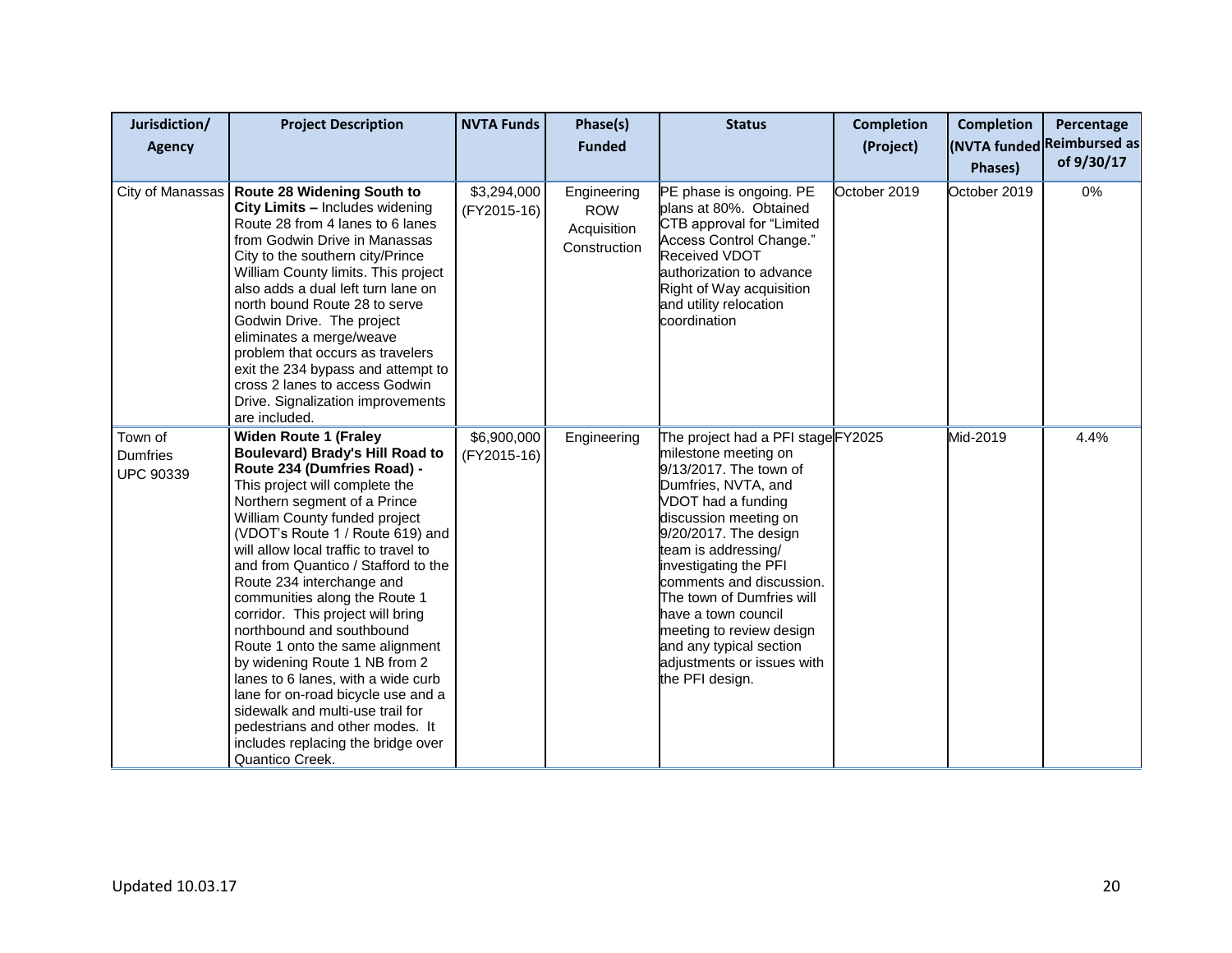| Jurisdiction/<br>Agency | <b>Project Description</b>                                                                                                                                                                                                                                                                                                                               | <b>NVTA Funds</b>       | Phase(s)<br><b>Funded</b>                                         | <b>Status</b>                                                                                                                                                                                                                                                             | <b>Completion</b><br>(Project)                                                                                                                               | <b>Completion</b><br>Phases) | Percentage<br>(NVTA funded Reimbursed as<br>of 9/30/17 |
|-------------------------|----------------------------------------------------------------------------------------------------------------------------------------------------------------------------------------------------------------------------------------------------------------------------------------------------------------------------------------------------------|-------------------------|-------------------------------------------------------------------|---------------------------------------------------------------------------------------------------------------------------------------------------------------------------------------------------------------------------------------------------------------------------|--------------------------------------------------------------------------------------------------------------------------------------------------------------|------------------------------|--------------------------------------------------------|
| Town of Herndon         | <b>Intersection Improvements</b><br>(Herndon Parkway/Sterling<br>Road) - Street capacity<br>improvements for congestion<br>relief. Project includes ROW<br>acquisition and construction to<br>build a sidewalk on the north side<br>of Sterling Road between Herndon<br>Parkway and the town limits.                                                     | \$500,000<br>(FY2014)   | Final<br>Engineering<br><b>ROW</b><br>Acquisition<br>Construction | Right of way acquisition for<br>new sidewalk connectivity<br>and improvements has<br>been completed. Utility<br>relocation now underway.<br>Sidewalk construction to<br>occur during fall 2017.                                                                           | Highway capacity Fall 2017<br>improvements<br>completed<br>November 2014.<br>Completion of<br>sidewalk<br>improvements to<br>occur during late<br>fall 2017. |                              | 40.1%                                                  |
| Town of Herndon         | <b>Intersection Improvements</b><br>(Herndon Parkway/Van Buren<br><b>Street)</b> – Street capacity<br>improvements for congestion<br>relief. Project includes<br>sidewalk/trail connectivity to<br>Herndon Metrorail.                                                                                                                                    | \$500,000<br>(FY2014)   | Construction                                                      | Design is at 80% complete.<br>Land acquisition and utility<br>underground/relocation to<br>occur during 2017-2018.                                                                                                                                                        | Expected in<br>2019, prior to the<br>opening of Dulles<br><b>Metrorail Phase</b>                                                                             | 2019                         | 0%                                                     |
| Town of Herndon         | <b>Access Improvements (Silver</b><br>Line Phase II - Herndon<br><b>Metrorail Station)</b> - Provides<br>additional vehicle and bus pull-off<br>bays and major intersection<br>improvements to include ADA<br>accessible streetscape, paver<br>crosswalks, bike-pedestrian<br>signalization, refuge media islands<br>and bus shelter/transit facilities. | \$1,100,000<br>(FY2014) | Engineering<br><b>ROW</b><br>Acquisition<br>Construction          | Procurement approved and Expected in<br>awarded in March 2015.<br>Engineering underway at<br>60%. Design ROW<br>acquisition/street dedication II.<br>to begin in 2017 to be<br>ready for utility<br>underground/relocation and<br>construction phase during<br>2018-2019. | 2019, prior to the<br>opening of Dulles<br>Metrorail Phase                                                                                                   | 2019                         | 0%                                                     |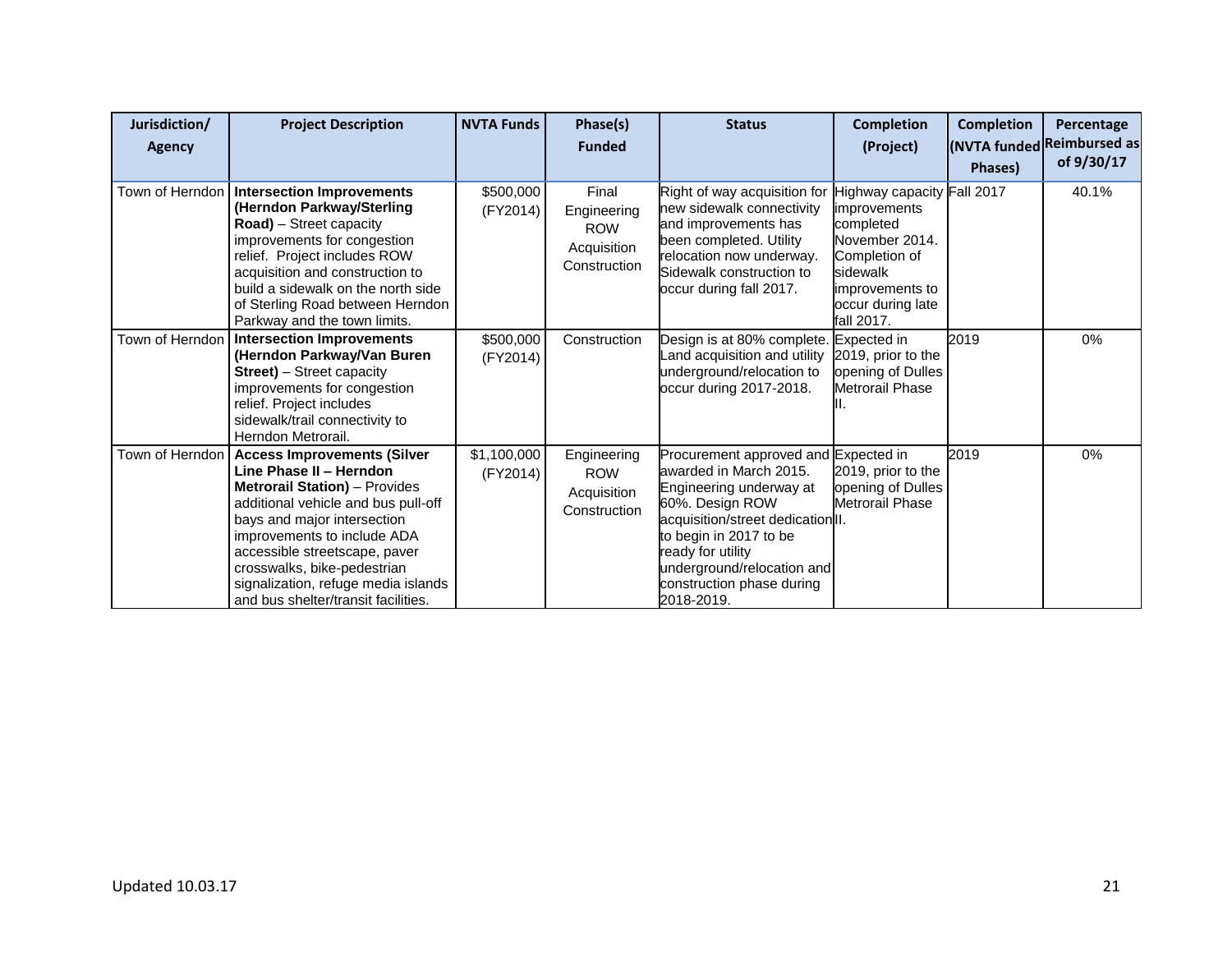| Jurisdiction/                           | <b>Project Description</b>                                                                                                                                                                                                                                                                                                                                                                                                                                                                                                                                                                                                                                                                                               | <b>NVTA Funds</b>           | Phase(s)       | <b>Status</b>                                                                                                                                                                                                                                                                                                                                                                                                                                                                                                                                                                                               | <b>Completion</b>              | <b>Completion</b>                                                                      | Percentage                 |
|-----------------------------------------|--------------------------------------------------------------------------------------------------------------------------------------------------------------------------------------------------------------------------------------------------------------------------------------------------------------------------------------------------------------------------------------------------------------------------------------------------------------------------------------------------------------------------------------------------------------------------------------------------------------------------------------------------------------------------------------------------------------------------|-----------------------------|----------------|-------------------------------------------------------------------------------------------------------------------------------------------------------------------------------------------------------------------------------------------------------------------------------------------------------------------------------------------------------------------------------------------------------------------------------------------------------------------------------------------------------------------------------------------------------------------------------------------------------------|--------------------------------|----------------------------------------------------------------------------------------|----------------------------|
| Agency                                  |                                                                                                                                                                                                                                                                                                                                                                                                                                                                                                                                                                                                                                                                                                                          |                             | <b>Funded</b>  |                                                                                                                                                                                                                                                                                                                                                                                                                                                                                                                                                                                                             | (Project)                      |                                                                                        | (NVTA funded Reimbursed as |
|                                         |                                                                                                                                                                                                                                                                                                                                                                                                                                                                                                                                                                                                                                                                                                                          |                             |                |                                                                                                                                                                                                                                                                                                                                                                                                                                                                                                                                                                                                             |                                | Phases)                                                                                | of 9/30/17                 |
| Town of Herndon                         | <b>East Elden Street Improvement</b><br>& Widening - Widen and<br>reconstruct East Elden Street from<br>4 to 6 lanes with a raised<br>landscaped median between<br>Fairfax County Parkway and<br>Herndon Parkway; continue as a<br>4-lane section with a raised<br>landscaped median and dedicated<br>turning lanes between Herndon<br>Parkway and Van Buren Street;<br>transition to a 2-lane section with<br>left-turn lanes between Van Buren<br>and Monroe Street. The project<br>will be ADA accessible to include<br>pedestrian/audio signalization,<br>crosswalk enhancements and bus<br>stop improvements at select major<br>intersections as well as proposed<br>bike lanes along the length of the<br>project. | \$10,400,000<br>(FY2015-16) | ROW, Utilities | <b>VDOT's Location and</b><br>Design Public Hearing was<br>held on October 27, 2016.<br>On February 14, 2017,<br>Herndon's Town Council<br>held a public meeting and<br>adopted a resolution that<br>listed public comments to<br>be incorporated into<br>VDOT's engineering design<br>plans. On May 9, 2017,<br>Town Council adopted a<br>resolution recommending to<br>VDOT a preferred traffic<br>management option for the<br>construction of the<br>Sugarland Run bridge<br>upgrade. Right of way<br>acquisition/street dedication<br>in 2018-2019. Construction<br>advertisement to occur in<br>2022. | 2023                           | 2021                                                                                   | 0%                         |
| Town of<br>Leesburg<br><b>UPC 89890</b> | <b>Edwards Ferry Road and Route</b><br>15 Leesburg Bypass Grade<br><b>Separated Interchange</b><br>(Continuation) - The project<br>consists of development of a new<br>grade-separated interchange on<br>Edwards Ferry Road at the Route<br>15 Leesburg Bypass. The existing<br>signalized at-grade intersection at<br>this location is heavily congested.                                                                                                                                                                                                                                                                                                                                                               | \$1,000,000<br>(FY2015-16)  | Design         | Interchange Justification<br><b>Report Traffic Framework</b><br>document was approved on spring 2018.<br>7/14/16. Public Involvement<br>Meeting was held on March<br>2 where three alternative<br>proposals were presented.<br><b>Preliminary Field Inspection</b><br>plans being developed<br>based upon endorsement<br>of preferred alternative by<br>the Town on 5/9/2017                                                                                                                                                                                                                                | Design approval<br>expected in | Design<br>approval<br>expected in<br>spring 2018.<br>(Full payment<br>made to<br>VDOT) | 100%                       |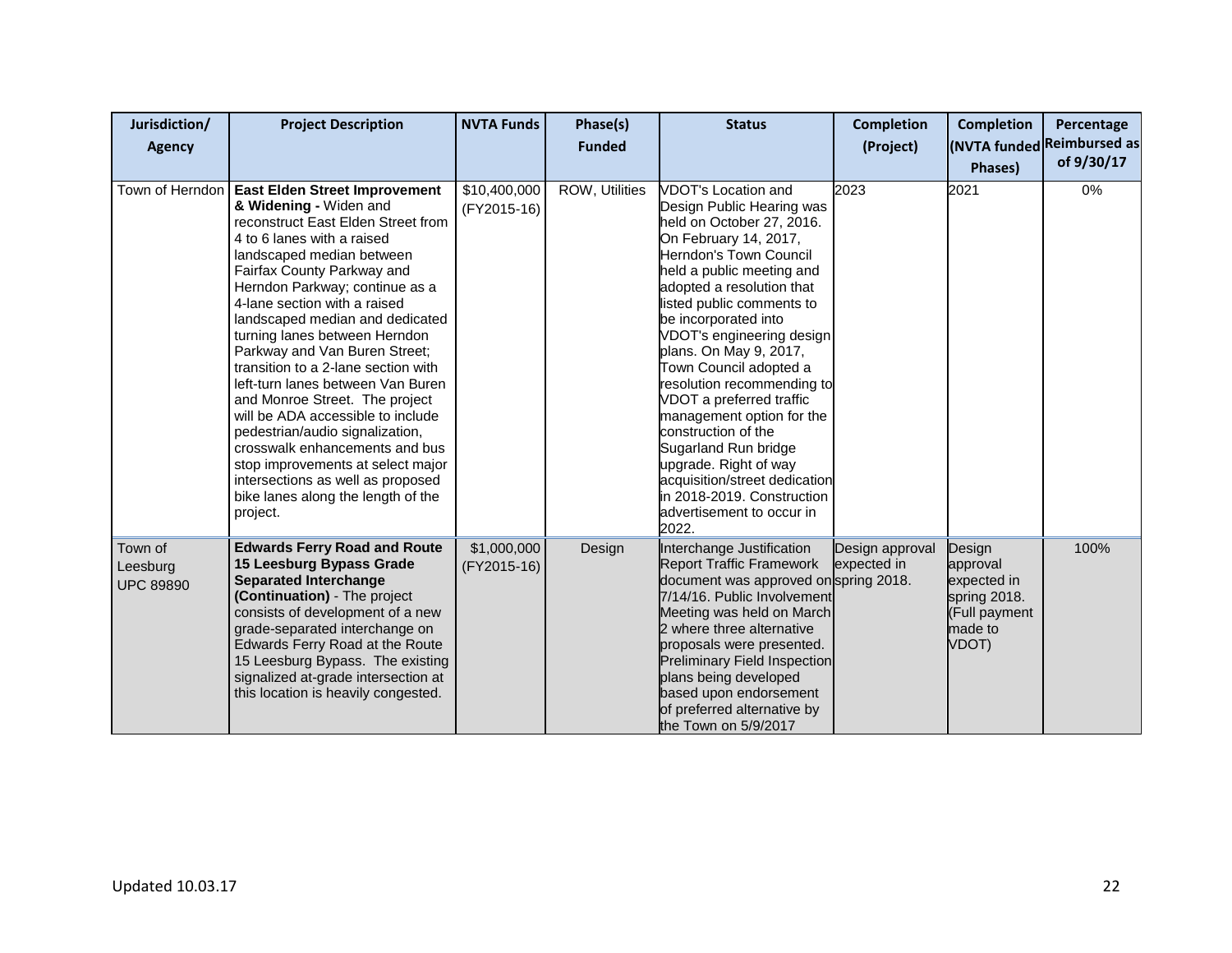| Jurisdiction/<br><b>Agency</b>                              | <b>Project Description</b>                                                                                                                                                                                                                                                                                  | <b>NVTA Funds</b>           | Phase(s)<br><b>Funded</b>                          | <b>Status</b>                                                                                                                                                                                                                                                                                                                                                                                            | <b>Completion</b><br>(Project) | <b>Completion</b><br>Phases) | Percentage<br>(NVTA funded Reimbursed as<br>of 9/30/17 |
|-------------------------------------------------------------|-------------------------------------------------------------------------------------------------------------------------------------------------------------------------------------------------------------------------------------------------------------------------------------------------------------|-----------------------------|----------------------------------------------------|----------------------------------------------------------------------------------------------------------------------------------------------------------------------------------------------------------------------------------------------------------------------------------------------------------------------------------------------------------------------------------------------------------|--------------------------------|------------------------------|--------------------------------------------------------|
| Town of<br>Leesburg<br><b>UPC 106573</b>                    | <b>Route 7 East Market Street and</b><br><b>Battlefield Parkway Interchange</b><br>- Improve safety and<br>pedestrian/vehicle flow by building<br>a grade-separated interchange<br>which will allow Route 7 to<br>become a limited-access freeway<br>through the Town of Leesburg                           | \$13,000,000<br>(FY2015-16) | Design                                             | On June 27, 2017, the<br>Leesburg Town Council<br>endorsed Alternate 4<br>(Single Point Urban<br>Interchange-SPUI), Right<br>in/Right out with an<br>acceleration lane at<br>Cardinal Park Drive and<br>Design Build delivery<br>method. Preliminary Field<br>Inspection (PFI) review<br>held September 28. No<br>major concerns noted. Risk<br><b>Assessment Meeting</b><br>scheduled for October 12th. | 2020                           | 2018                         | 30.8%                                                  |
|                                                             | <b>Route 7 East Market Street and</b><br><b>Battlefield Parkway Interchange</b><br>(continuation) - Improve safety<br>and pedestrian/vehicle flow by<br>building a grade-separated<br>interchange which will allow Route<br>7 to become a limited-access<br>freeway through the Town of<br>Leesburg.        | \$20,000,000<br>(FY2017)    | Construction                                       | Continuation of the<br>FY2015-16 project above.                                                                                                                                                                                                                                                                                                                                                          | 2020                           | 2020                         | 0%                                                     |
| Potomac and<br>Rappahannock<br>Transportation<br>Commission | <b>Western Maintenance Facility -</b><br>New facility will alleviate<br>overcrowding at PRTC's Transit<br>Center (which was designed to<br>accommodate 100 buses, but is<br>currently home to over 166 buses)<br>and to permit service expansion<br>as envisioned and adopted in<br>PRTC's long range plan. | \$16,500,000<br>(FY2015-16) | Construction<br>Testing<br>Inspection<br>Oversight | <b>Building Permit was</b><br>approved by Prince William<br>County on 2/5/2016.<br>Building Permit has been<br>extended indefinitely. Start<br>of construction expected in<br>winter 2017 with the signing<br>of the I-66 Financial Plan<br>(now projected for<br>September 2017) project<br>will be re-activated.                                                                                       | Spring 2019                    | Spring 2019                  | 0%                                                     |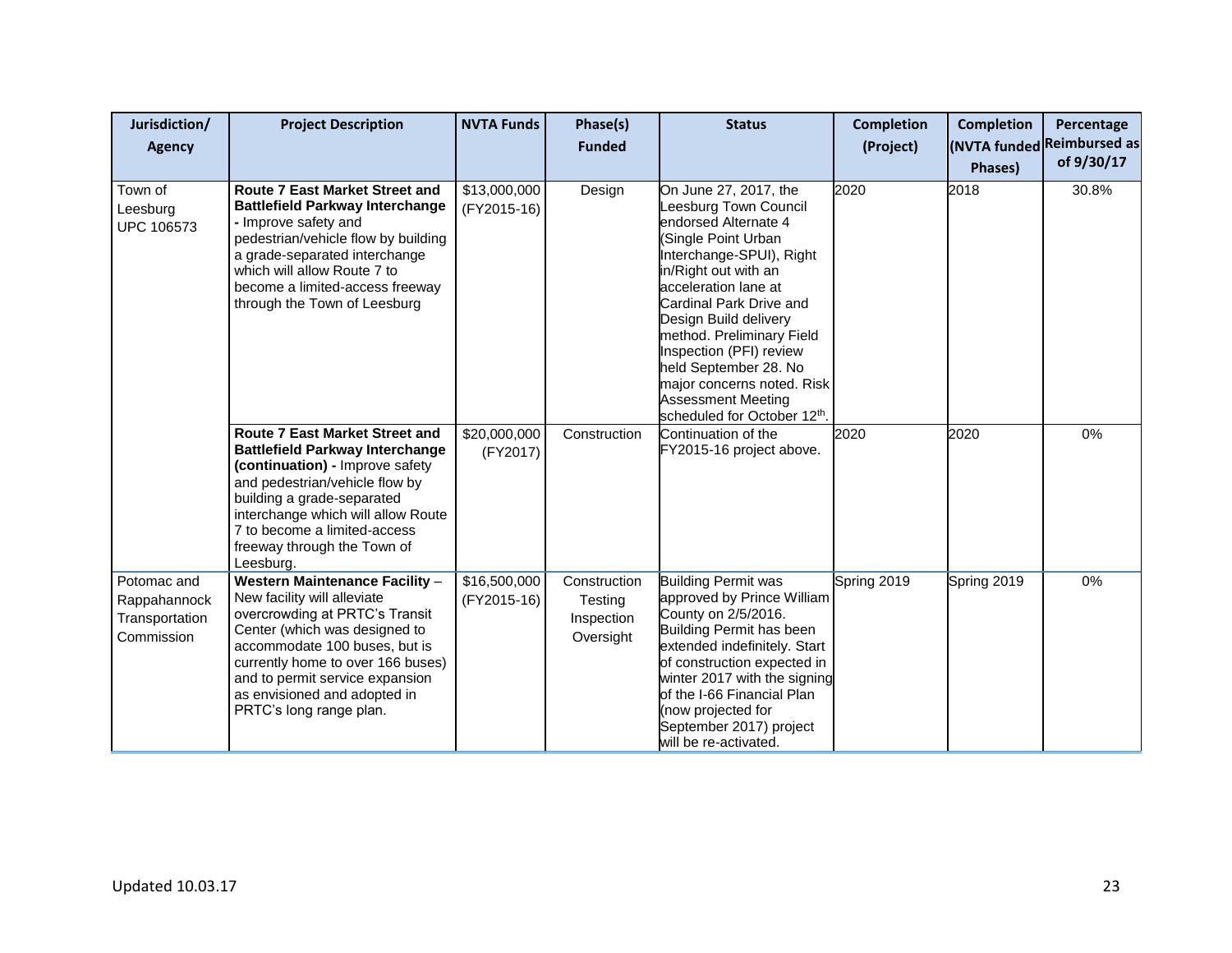| Jurisdiction/<br><b>Agency</b>              | <b>Project Description</b>                                                                                                                                                                                                                                                                     | <b>NVTA Funds</b>        | Phase(s)<br><b>Funded</b>       | <b>Status</b>                                                                                                                                                                                                                                                                                                                                                                 | <b>Completion</b><br>(Project) | <b>Completion</b><br>Phases) | Percentage<br>(NVTA funded Reimbursed as<br>of 9/30/17 |
|---------------------------------------------|------------------------------------------------------------------------------------------------------------------------------------------------------------------------------------------------------------------------------------------------------------------------------------------------|--------------------------|---------------------------------|-------------------------------------------------------------------------------------------------------------------------------------------------------------------------------------------------------------------------------------------------------------------------------------------------------------------------------------------------------------------------------|--------------------------------|------------------------------|--------------------------------------------------------|
| Virginia<br>Department of<br>Transportation | Route 28 Hot Spot<br><b>Improvements (Loudoun</b><br>Segment)/Area 1 - Loudoun<br>segment of Route 28<br>improvements from Sterling Blvd.<br>to the Dulles Toll Road.                                                                                                                          | \$12,400,000<br>(FY2014) | Construction<br>Contract Admin. | Project complete. Ribbon<br>Cutting held on October 4,<br>2017.                                                                                                                                                                                                                                                                                                               | September 2017                 | September<br>2017            | 98.9%                                                  |
| Virginia<br>Department of<br>Transportation | <b>Route 28 Widening Dulles Toll</b><br>Road to Route 50/Area 2 -<br>Widen Route 28 from 3 to 4 lanes<br>Southbound from Dulles Toll Road<br>to Route 50.                                                                                                                                      | \$20,000,000<br>(FY2014) | Construction<br>Contract Admin. | Project complete. Ribbon<br>Cutting held on October 4,<br>2017.                                                                                                                                                                                                                                                                                                               | September 2017                 | September<br>2017            | 98.4%                                                  |
| Virginia<br>Department of<br>Transportation | <b>Route 28 Widening McLearen</b><br>Road to Dulles Toll Road/Area 3<br>- Widen Route 28 from 3 to 4<br>lanes Northbound from McLearen<br>Road to Dulles Toll Road.                                                                                                                            | \$11,100,000<br>(FY2014) | Construction<br>Contract Admin. | Project complete. Ribbon<br>Cutting held on October 4,<br>2017.                                                                                                                                                                                                                                                                                                               | September 2017                 | September<br>2017            | 100%                                                   |
| Virginia Railway<br>Express                 | Alexandria Station Tunnel -<br>Includes a pedestrian tunnel<br>connection between Alexandria<br>Union Station/VRE Station and the<br>King Street Metrorail Station, as<br>well as the improvement of the<br>VRE station east side platform to<br>enable it to service trains on both<br>sides. | \$1,300,000<br>(FY2014)  | Construction                    | Smart Scale grant<br>application was successful<br>for balance of construction<br>funds. Will use NVTA funds<br>to advance design to<br>construction plans and<br>begin construction.<br>Considering CM/GC<br>(CMAR) project delivery to<br>get designer and<br>construction contractor on<br>board at same time.<br>Revising schedule<br>internally for project<br>delivery. | <b>Fall 2020</b>               | June 2019                    | 0%                                                     |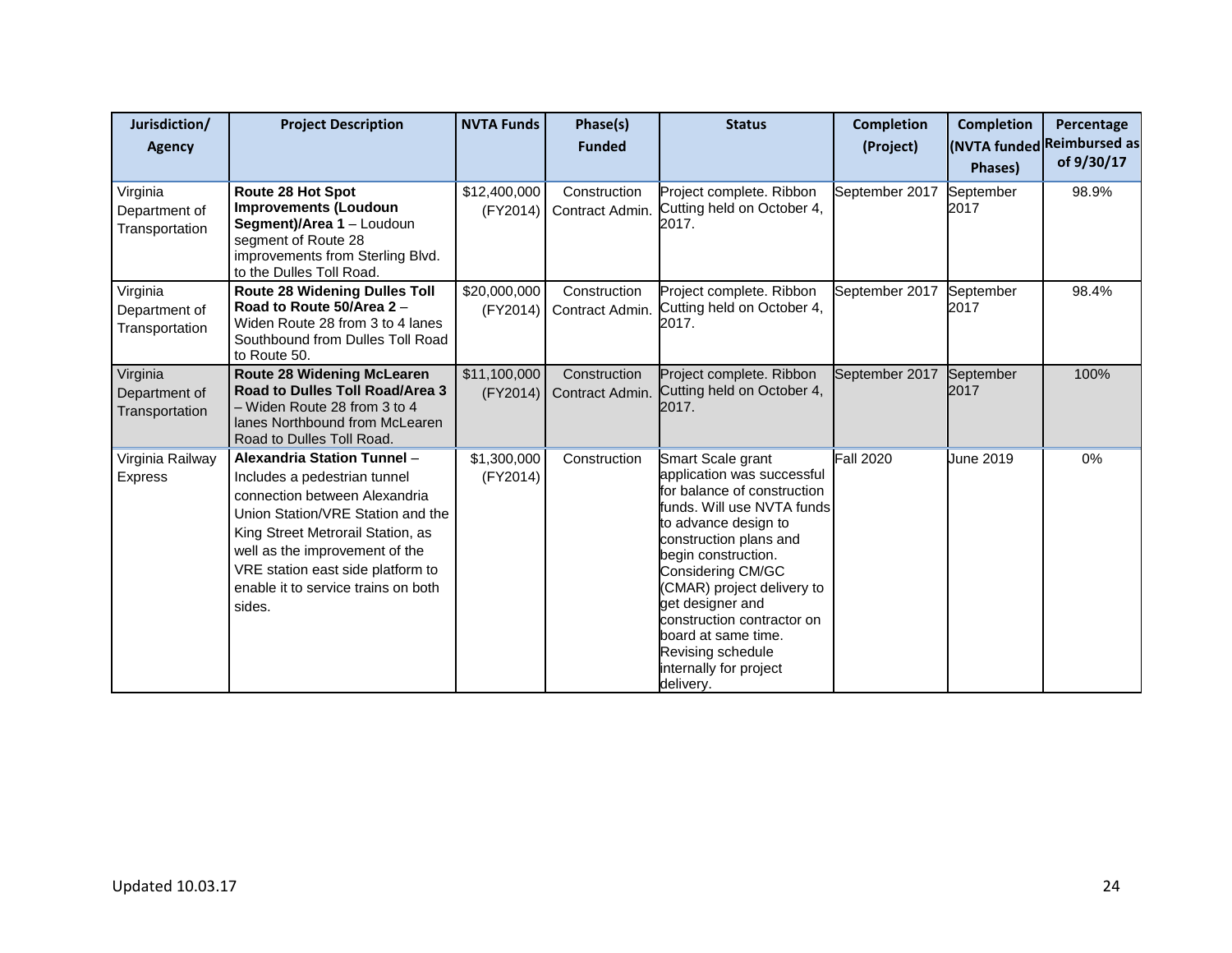| Jurisdiction/<br><b>Agency</b> | <b>Project Description</b>                                                                                                                                                                                            | <b>NVTA Funds</b>       | Phase(s)<br><b>Funded</b>                                  | <b>Status</b>                                                                                                                                                                                                                                                                                                                                                                                                                                                                                                                                                                           | <b>Completion</b><br>(Project) | <b>Completion</b><br>Phases) | Percentage<br>(NVTA funded Reimbursed as<br>of 9/30/17 |
|--------------------------------|-----------------------------------------------------------------------------------------------------------------------------------------------------------------------------------------------------------------------|-------------------------|------------------------------------------------------------|-----------------------------------------------------------------------------------------------------------------------------------------------------------------------------------------------------------------------------------------------------------------------------------------------------------------------------------------------------------------------------------------------------------------------------------------------------------------------------------------------------------------------------------------------------------------------------------------|--------------------------------|------------------------------|--------------------------------------------------------|
| Virginia Railway<br>Express    | <b>Gainesville to Haymarket</b><br><b>Extension</b> – Corridor study and<br>preliminary engineering<br>development of an 11-mile VRE<br>extension from Manassas to<br>Gainesville-Haymarket.                          | \$1,500,000<br>(FY2014) | Planning<br>Project<br>Development<br>Conceptual<br>Design | Phase I, planning and<br>alternatives analyses,<br>complete. VRE Operations<br>Board recommended<br>advancing Phase II of<br>study, NEPA/PE, for an<br>expanded Broad Run<br>terminus in support of VRE<br>Manassas Line expansion.<br>Phase II, NEPA/PE,<br>initiated in July 2017.                                                                                                                                                                                                                                                                                                    | Summer 2018                    | Summer 2018                  | 47.5%                                                  |
| Virginia Railway<br>Express    | <b>Lorton Station Second Platform</b><br>- Includes final design and<br>construction of a 650 foot second<br>platform at the VRE Lorton Station<br>in Fairfax County to accommodate<br>trains up to 8 cars in length. | \$7,900,000<br>(FY2014) | <b>Final Design</b><br>Construction                        | NTP for PE as part of<br>Penta Platform Effort<br>issued 8/4/2016 effective<br>8/5/2016, 24 month<br>anticipated Preliminary<br>Engineering and NEPA<br>Schedule, 12 month Final<br>Design Schedule. Some<br>concurrency possible.<br>Construction is anticipated<br>in summer 2018. A draft<br>preliminary engineering<br>plan set was submitted by<br>consultants to VRE for<br>review and environmental<br>documentation is being<br>finalized. A General<br><b>Engineering Consultant has</b><br>been selected for the Final<br>Design effort, with award<br>anticipated fall 2017. | Summer 2020                    | June 2019                    | 0%                                                     |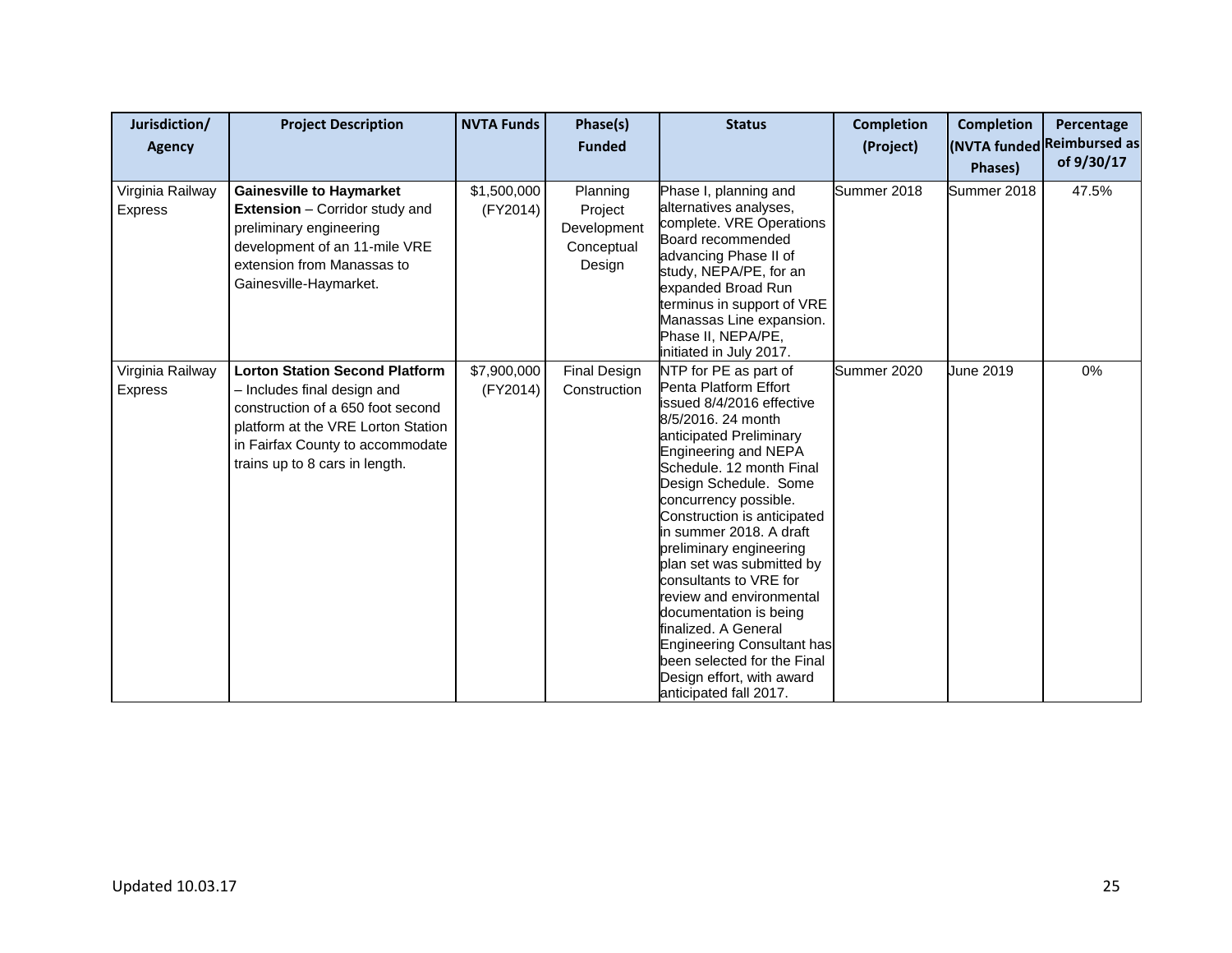| Jurisdiction/<br><b>Agency</b> | <b>Project Description</b>                                                                                                                                                                                                    | <b>NVTA Funds</b>                       | Phase(s)<br><b>Funded</b>                                  | <b>Status</b>                                                                                                                                                                                                                                                                                                                                                                                                                                                                                                                                                                                                                                                                                                                                                                                                                                                                                                   | <b>Completion</b><br>(Project)   | <b>Completion</b><br>Phases)         | Percentage<br>(NVTA funded Reimbursed as<br>of 9/30/17 |
|--------------------------------|-------------------------------------------------------------------------------------------------------------------------------------------------------------------------------------------------------------------------------|-----------------------------------------|------------------------------------------------------------|-----------------------------------------------------------------------------------------------------------------------------------------------------------------------------------------------------------------------------------------------------------------------------------------------------------------------------------------------------------------------------------------------------------------------------------------------------------------------------------------------------------------------------------------------------------------------------------------------------------------------------------------------------------------------------------------------------------------------------------------------------------------------------------------------------------------------------------------------------------------------------------------------------------------|----------------------------------|--------------------------------------|--------------------------------------------------------|
| Virginia Railway<br>Express    | <b>Manassas Park Station Parking</b><br>Expansion - Planning and<br>engineering investigations to<br>expand parking and pedestrian<br>connections at the VRE Manassas<br>Park station<br><b>Manassas Park Station Parking</b> | \$500,000<br>(FY2015-16)<br>\$2,000,000 | Planning &<br>Engineering<br><b>Studies</b><br>Design, PE, | Contract was awarded at<br>June 2016 VRE Board<br>Meeting. NTP has been<br>issued. The City Council<br>endorsed VRE's<br>recommended site on<br>November 15, 2016. The<br>technical report for the<br>Alternatives Analysis task<br>will be finalized in May<br>2017. VRE Board awarded<br>Optional Task A for PE and<br>NEPA on January 27,<br>2017. Site survey was<br>conducted in Mar/Apr 2017.<br>PE and NEPA analysis has<br>been initiated. City Council<br>was provided a status<br>update in May. Public<br>outreach to review the<br>design is proposed in late<br>June. Public outreach to<br>review the concept design<br>and findings from TIA were<br>conducted in June. Staff<br>review of 30 percent design<br>was conducted in Aug.<br>Zoning waiver will be<br>considered by the Planning<br>Commission in Oct.<br>Completion of Task A is<br>anticipated in Nov 2017.<br>Continuation of the | <b>Fall 2017</b><br>Construction | <b>Fall 2017</b><br><b>Fall 2018</b> | 26.9%<br>0%                                            |
|                                | <b>Expansion (continuation) -</b><br>Planning and engineering<br>investigations to expand parking<br>and pedestrian connections at the<br><b>VRE Manassas Park station.</b>                                                   | (FY2017)                                | Environmental                                              | FY2015-16 project above.                                                                                                                                                                                                                                                                                                                                                                                                                                                                                                                                                                                                                                                                                                                                                                                                                                                                                        | completion in July<br>2020       |                                      |                                                        |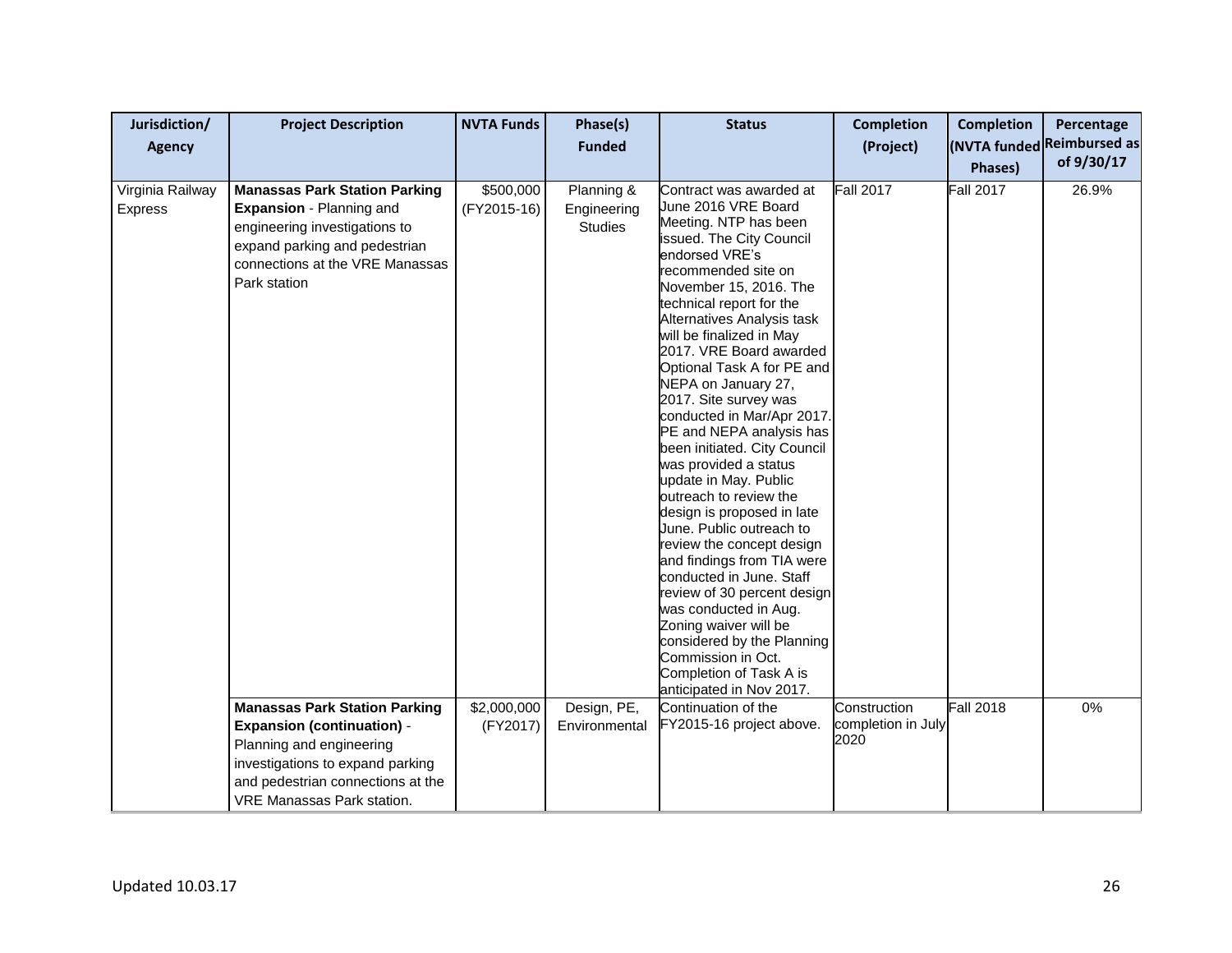| Jurisdiction/<br><b>Agency</b> | <b>Project Description</b>                                                                                                                                                                                                                                                                                                                                                             | <b>NVTA Funds</b>           | Phase(s)<br><b>Funded</b>             | <b>Status</b>                                                                                                                                                                                                                                                                                                                                                                                                                                                                                                                                                                           | <b>Completion</b><br>(Project) | <b>Completion</b><br>Phases) | Percentage<br>(NVTA funded Reimbursed as<br>of 9/30/17 |
|--------------------------------|----------------------------------------------------------------------------------------------------------------------------------------------------------------------------------------------------------------------------------------------------------------------------------------------------------------------------------------------------------------------------------------|-----------------------------|---------------------------------------|-----------------------------------------------------------------------------------------------------------------------------------------------------------------------------------------------------------------------------------------------------------------------------------------------------------------------------------------------------------------------------------------------------------------------------------------------------------------------------------------------------------------------------------------------------------------------------------------|--------------------------------|------------------------------|--------------------------------------------------------|
| Virginia Railway<br>Express    | <b>Franconia-Springfield Platform</b><br>Expansion - Design and<br>construction to extend the existing<br>north-side (Metro station side)<br>platform by up to 700 feet to allow<br>the north-side platform at the<br>station to be usable by full length<br>VRE trains. It also includes<br>design and construction of<br>modifications to the south-side<br>platform at the station. | \$13,000,000<br>(FY2015-16) | Design<br>Construction                | NTP for PE as part of<br>Penta Platform Effort<br>issued 8/4/2016 effective<br>8/5/2016. 24 month<br>anticipated Preliminary<br>Engineering and NEPA<br>Schedule, 12 month Final<br>Design Schedule. Some<br>concurrency possible.<br>Construction is anticipated<br>in summer 2018. A draft<br>preliminary engineering<br>plan set was submitted by<br>consultants to VRE for<br>review and environmental<br>documentation is being<br>finalized. A General<br><b>Engineering Consultant has</b><br>been selected for the Final<br>Design effort, with award<br>anticipated fall 2017. | Summer 2020                    | Summer 2021                  | 0%                                                     |
| Virginia Railway<br>Express    | <b>Rippon Station Expansion and</b><br><b>Second Platform - Includes</b><br>NEPA, design and construction to<br>modify the existing platform and<br>add a second platform at the<br>station to service trains up to 8<br>cars long. An elevator will also be<br>constructed to get passengers to<br>the new platform.                                                                  | \$10,000,000<br>(FY2015-16) | <b>NEPA</b><br>Design<br>Construction | NTP for PE as part of<br>Penta Platform Effort<br>issued 8/4/2016 effective<br>8/5/2016. 24 month<br>anticipated Preliminary<br>Engineering and NEPA<br>Schedule. 12 month Final<br>Design Schedule. Some<br>concurrency possible.<br>Construction is anticipated<br>in summer 2019.<br>Conceptual design<br>alternatives are being<br>developed and analyzed,<br>while environmental<br>documentation is being<br>prepared                                                                                                                                                             | Summer 2021                    | March 2019                   | $0\%$                                                  |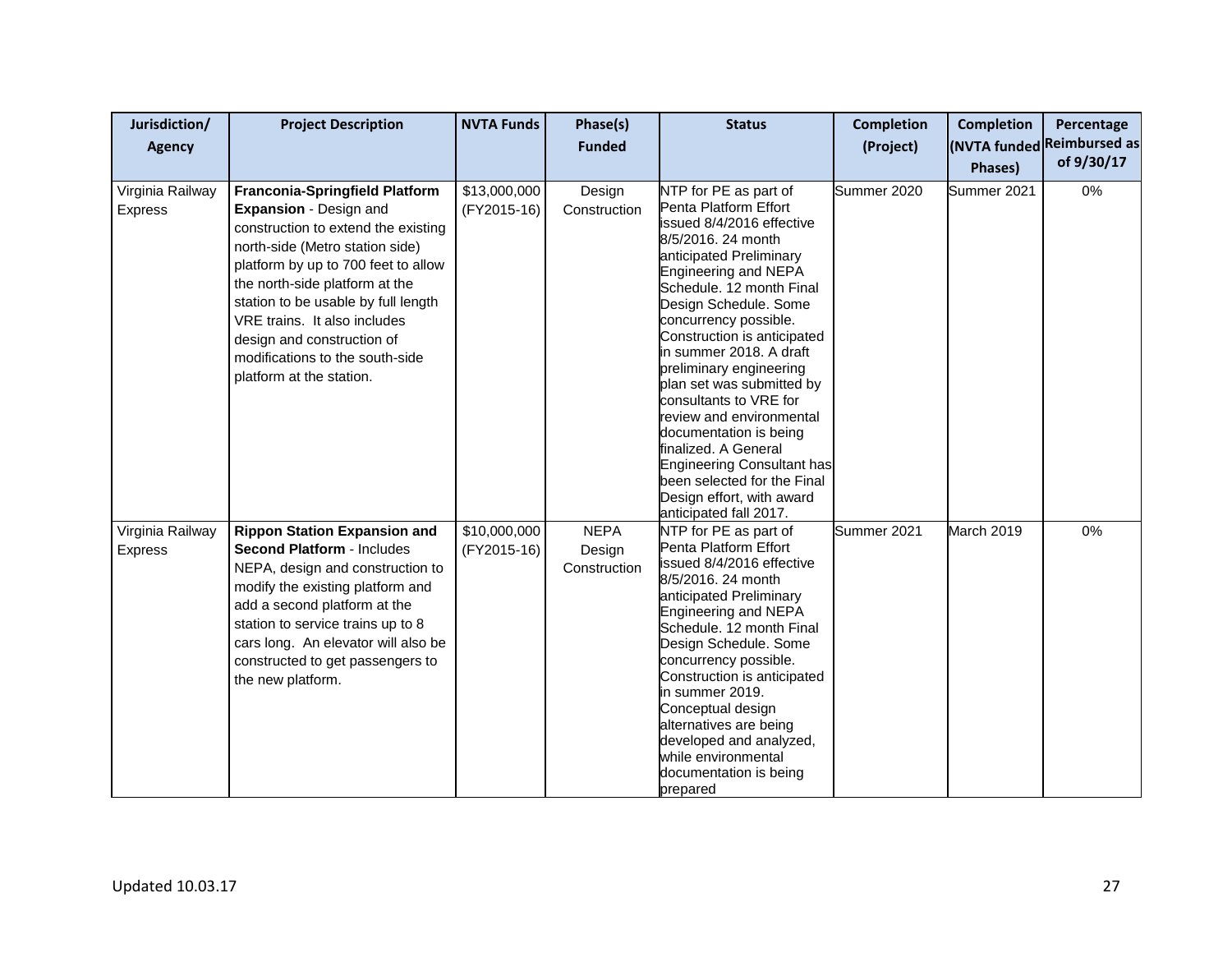| Jurisdiction/<br><b>Agency</b>     | <b>Project Description</b>                                                                                                                                                                                                                                                                                                                                                                            | <b>NVTA Funds</b>          | Phase(s)<br><b>Funded</b>                 | <b>Status</b>                                                                                                                                                                                                                                                                                                                                                                                                                                                                                                                                                                                   | <b>Completion</b><br>(Project) | <b>Completion</b><br>Phases) | Percentage<br>(NVTA funded Reimbursed as<br>of 9/30/17 |
|------------------------------------|-------------------------------------------------------------------------------------------------------------------------------------------------------------------------------------------------------------------------------------------------------------------------------------------------------------------------------------------------------------------------------------------------------|----------------------------|-------------------------------------------|-------------------------------------------------------------------------------------------------------------------------------------------------------------------------------------------------------------------------------------------------------------------------------------------------------------------------------------------------------------------------------------------------------------------------------------------------------------------------------------------------------------------------------------------------------------------------------------------------|--------------------------------|------------------------------|--------------------------------------------------------|
| Virginia Railway<br><b>Express</b> | <b>Slaters Lane Crossover -</b><br>Includes the design and<br>construction of a rail crossover<br>and related signal equipment near<br>Slaters Lane, north of the VRE<br>Alexandria station. It will enable<br>trains to move between all 3 tracks<br>and makes the east side (Metro<br>side) platform at the VRE<br>Alexandria station usable from<br>both sides.                                    | \$7,000,000<br>(FY2015-16) | Design<br>Construction                    | Final design by CSXT<br>begun in July 2016<br>continues. CSZ<br>reorganization has caused<br>adjustments to the final<br>design and construction<br>schedule, which have<br>delayed the project. All<br>work to be done by CSXT<br>forces.                                                                                                                                                                                                                                                                                                                                                      | Summer 2018                    | Summer 2018                  | $0\%$                                                  |
| Virginia Railway<br>Express        | <b>Crystal City Platform Extension</b><br>Study - Includes planning and<br>engineering investigations to<br>evaluate the options for expansion<br>of the VRE Crystal City station that<br>will alleviate existing crowding,<br>improve multimodal connections,<br>and accommodate future service<br>expansion and bi-directional<br>service. The project includes<br>development of a NEPA checklist. | \$400,000<br>(FY2015-16)   | Planning<br>Engineering<br><b>Studies</b> | <b>VRE Operations Board</b><br>authorized RFP for<br>consultant services in<br>February 2016. NTP<br>awarded in December<br>2016. Public outreach to<br>solicit feedback on the<br>proposed options and the<br>evaluation criteria<br>conducted in Mar/Apr 2017.<br>In June, public outreach will<br>be focused on the<br>evaluation of the proposed<br>options. Briefings to<br><b>Arlington County</b><br>commissions and the Board<br>conducted in summer 2017.<br>Arlington County Board<br>accepted the VRE staff<br>recommendation for the<br>preferred station location in<br>Sept 2017. | Winter 2018                    | December<br>2017             | 0%                                                     |